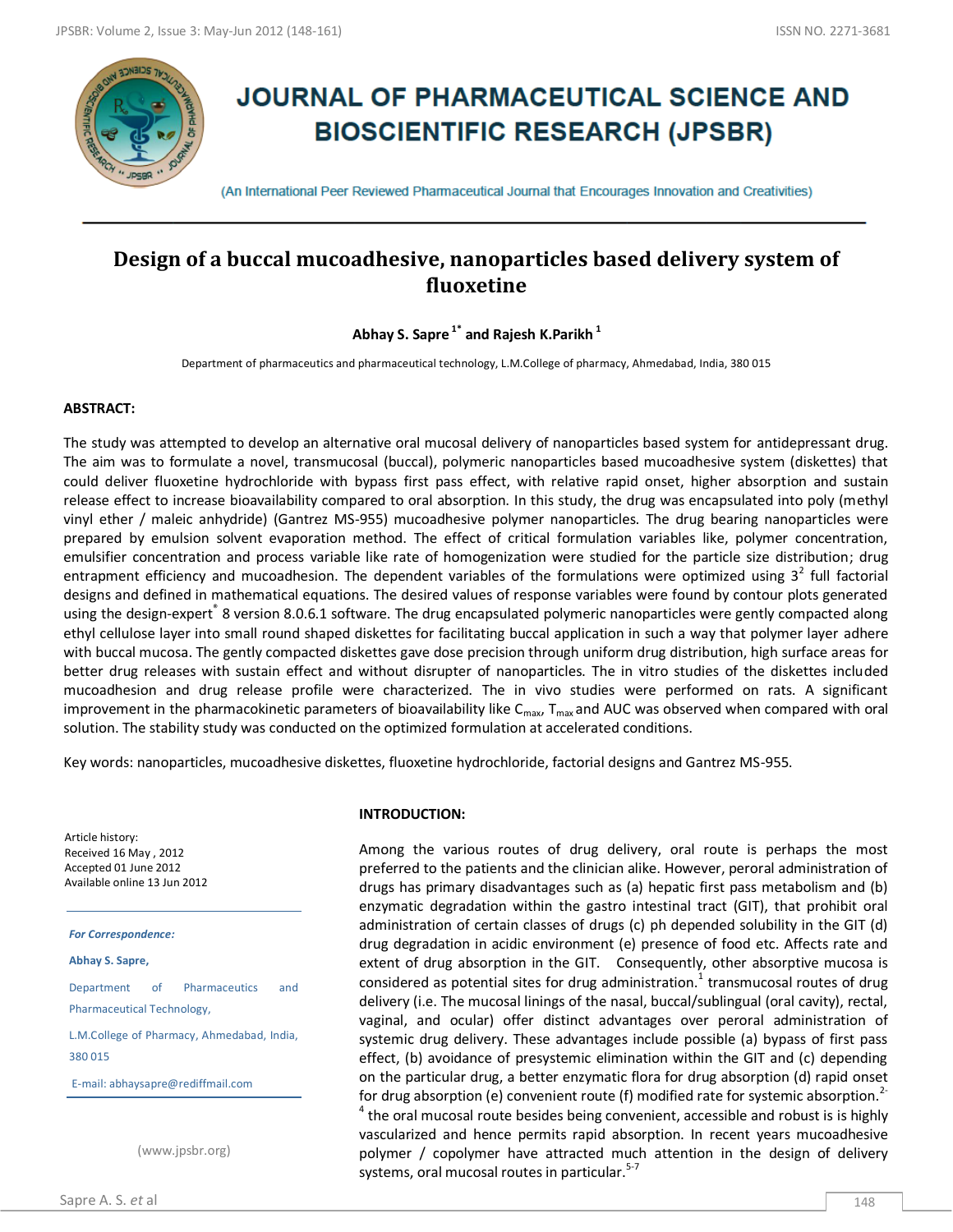An oral mucoadhesive delivery system is known to enhance the drug bioavailability by prolonging residence time at the specified regions and an optimal contact with the adsorbing biological membrane. Thus, oral mucosal mucoadhesive systems additionally permit an opportunity for modulated drug release as long as the system remains adherent to the mucosal membrane. These facilitate high drug concentration in the local area based on drug solubility in the saliva at modified rate and may even increase the total permeability of many drugs due to thin and rich blood absorption site. $8-10$ Furthermore, oral transmucosal drug delivery bypasses first pass effect and avoids presystemic elimination in the GIT. These factors make the oral mucosal cavity a very attractive and feasible site for systemic drug delivery. Within the oral mucosal cavity, delivery of drugs can be through (a) sublingual delivery, which is systemic delivery of drug through the mucosal membranes lining the floor of the mouth and (b) buccal delivery, which is drug administration through the mucosal membranes lining the cheeks (buccal mucosa).<sup>11-13</sup>

The present work is an effort to develop oral mucoadhesive delivery system for anti depressant drugs like fluoxetine hydrochloride. In this study, the drug was encapsulated into poly (methyl vinyl ether/maleic anhydride) (Gantrez MS-955) nanoparticles. Poly (methyl vinyl ether/maleic anhydride) is reported to have excellent mucoadhesive characteristics and used in oral mucosal (buccal), ophthalmic, intestinal, nasal, vaginal and rectal applications. Hence it was selected on account of its well-established mucoadhesive, biocompatible and stable nature.<sup>14</sup>

### **MATERIALS AND METHODS:**

### **Materials:**

Fluoxetine hydrochloride (BP, USP, Ph.Eur.) Was received as gift samples from Dr. Reddy's laboratory, India. Poly (methyl vinyl ether/maleic anhydride) (Gantrez MS-955) was purchased from international specialty products (ISP). Light mineral oil (IP, NF, Drakeol 7 LT) was purchased from calumet Penreco, USA. Ethylcellulose (BP, USP, Ph.Eur., Aqualon, Ethocel std. 4 premium N7) was purchased from Dow

chemicals, USA. Diethyl ether and Methanol (BP, USP, Ph.Eur.) Were purchased from Merck, Germany and Sorbitan mono oleate (USP, span 80 hp-lq-mh) from Croda chemicals, USA. All other analytical grade chemicals were obtained from commercial sources.

### **Methods:**

### **Preparation of the nanoparticles and diskettes:**

The emulsion solvent evaporation technique<sup>15</sup> was selected for preparation of nanoparticles. Drug and polymer were dissolved in methanol (polar internal phase) and sorbitan mono oleate (span 80) (nonionic surface active agent, HLB-4.3, stabilizer) was dissolved in light mineral oil (non polar external phase) under constant stirring to get clear solution. The polar phase was slowly emulsified with non polar phase using sonication. The w/o emulsion so formed,

was homogenized (Ultra Turrex, IKA) continuously at room temperature till complete evaporation of the internal phase (methanol). The polymer precipitated around the nanodroplets of solubilised drug, formed a drug encapsulated nanoparticles based stabilized matrix system in colloidal range and uniformly suspended in non polar oil phase under controlled homogenization. The nanoparticles are fairly stable and uniform in size identified by microscopy.  $4,16$  The suspended nanoparticles were filtered through vacuum filtration process using 1000nm millipore filters (inert with stable porosity) to filter off the aggregated particles (if any). The oil filtrate contained suspended colloidal particles below 1000nm, which was again filtered through vacuum filtration process using 200nm millipore filters (inert with stable porosity) to filter off the nanoparticles above 200nm in size. The oil filtrate was discarded and the nanoparticles retained over 200nm filter were washed with diethyl ether to remove traces of light mineral oil adsorbed on the nanoparticles surface. Now, the washed, uniform sized drug encapsulated nanoparticles in the range of 200nm to 1000nm were collected and dried at 40±5˚c for about 2 hrs. The dried particles were gentle sieved using 635 mesh ASTM sieve to break soft aggregates (if any) and 'drug encapsulated nanoparticles' were collected and stored in glass bottles for

| Batch           | Polymer        | Polymer   | Drug | Drug      | Methanol          | Light    | Span 80       | Span 80 | Homogenization |
|-----------------|----------------|-----------|------|-----------|-------------------|----------|---------------|---------|----------------|
| no.             | concentration  | qty. (mg) | base | salt qty. | (m <sub>l</sub> ) | mineral  | concentration | qty.    | speed          |
|                 | $(\%w/v)$      |           | qty. | (mg)      |                   | oil (ml) | $(\%w/v)$     | (g)     | (rpm)          |
|                 |                |           | (mg) |           |                   |          |               |         |                |
| FG1             | 5              | 750       | 100  | 111.8     | 15                | 150      | 2.5           | 3.750   | 20000          |
| FG <sub>2</sub> | 5              | 750       | 300  | 335.4     | 15                | 150      | 2.5           | 3.750   | 20000          |
| FG <sub>3</sub> | 5              | 750       | 500  | 558.9     | 15                | 150      | 2.5           | 3.750   | 20000          |
| FG4             | 3              | 450       | 100  | 111.8     | 15                | 150      | 2.5           | 3.750   | 20000          |
| FG5             | 3              | 450       | 300  | 335.4     | 15                | 150      | 2.5           | 3.750   | 20000          |
| FG <sub>6</sub> | 3              | 450       | 500  | 558.9     | 15                | 150      | 2.5           | 3.750   | 20000          |
| FG7             | $\overline{ }$ | 150       | 100  | 111.8     | 15                | 150      | 2.5           | 3.750   | 20000          |
| FG8             | 4              | 150       | 300  | 335.4     | 15                | 150      | 2.5           | 3.750   | 20000          |
| FG9             | и              | 150       | 500  | 558.9     | 15                | 150      | 2.5           | 3.750   | 20000          |

**Table 1:** Composition with different polymer and drug concentration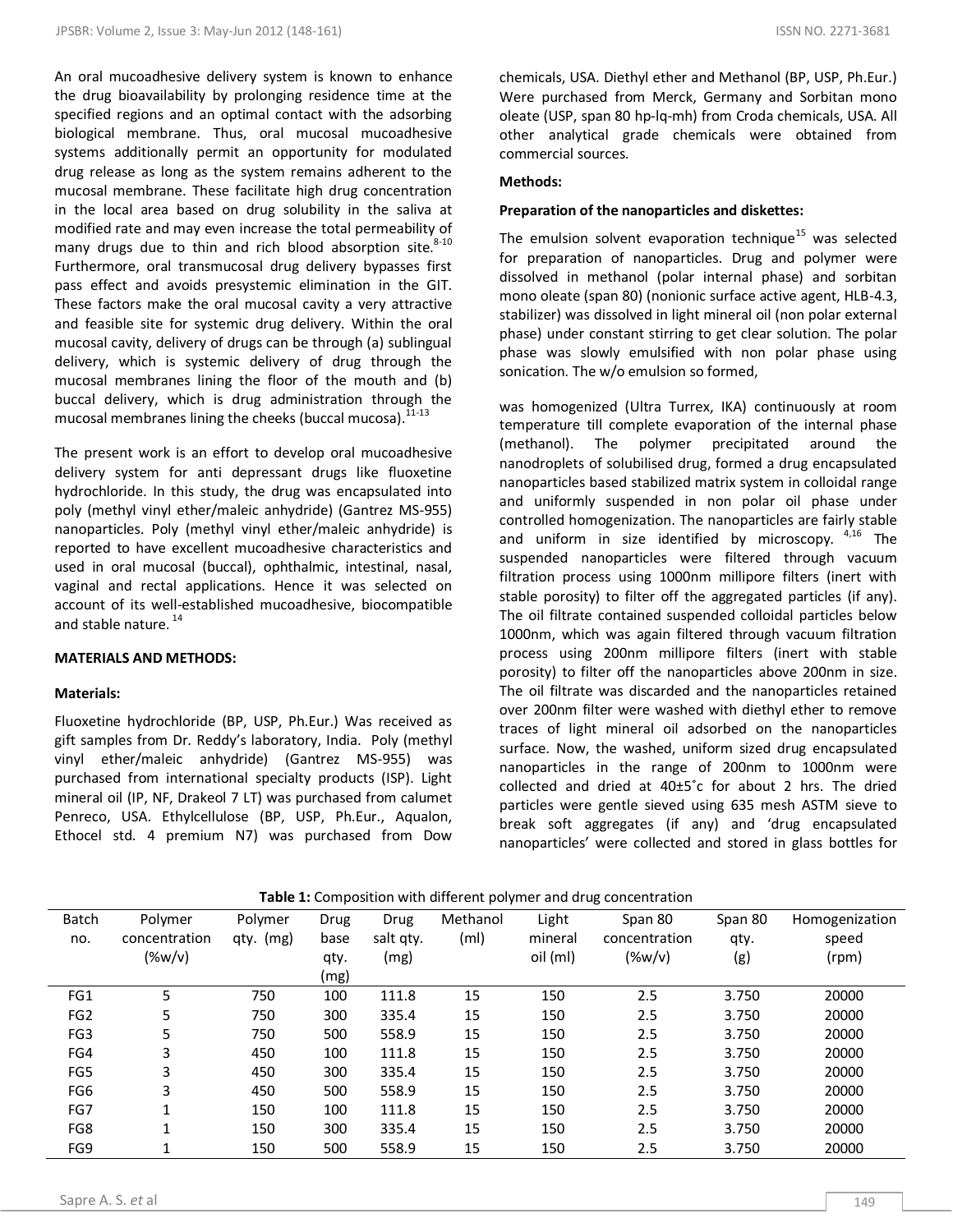| <b>Batch</b> | Span 80        | Span 80 | Homogenization | Polymer       | Polymer | Drug base | Drug      | Methanol          | Light             |
|--------------|----------------|---------|----------------|---------------|---------|-----------|-----------|-------------------|-------------------|
| no.          | concentration  | qty.    | speed          | concentration | qty.    | qty.      | salt qty. | (m <sub>l</sub> ) | mineral           |
|              | $(\%w/v)$      | (g)     | (rpm)          | $(\%w/v)$     | (mg)    | (mg)      | (mg)      |                   | oil               |
|              |                |         |                |               |         |           |           |                   | (m <sub>l</sub> ) |
| <b>FG10</b>  |                | 1.5     | 5000           | 4             | 600     | 400       | 447.1     | 15                | 150               |
| <b>FG11</b>  | 2              | 3.0     | 5000           | 4             | 600     | 400       | 447.1     | 15                | 150               |
| <b>FG12</b>  | 3              | 4.5     | 5000           | 4             | 600     | 400       | 447.1     | 15                | 150               |
| <b>FG13</b>  | 1              | 1.5     | 15000          | 4             | 600     | 400       | 447.1     | 15                | 150               |
| <b>FG14</b>  | 2              | 3.0     | 15000          | 4             | 600     | 400       | 447.1     | 15                | 150               |
| <b>FG15</b>  | 3              | 4.5     | 15000          | 4             | 600     | 400       | 447.1     | 15                | 150               |
| <b>FG16</b>  | $\overline{ }$ | 1.5     | 25000          | 4             | 600     | 400       | 447.1     | 15                | 150               |
| <b>FG17</b>  | 2              | 3.0     | 25000          | 4             | 600     | 400       | 447.1     | 15                | 150               |
| FG18         | 3              | 4.5     | 25000          | 4             | 600     | 400       | 447.1     | 15                | 150               |

**Table 2:** Composition with different emulsifier concentration and homogenization speed

further characterization and analysis. The polymeric nanoparticles were prepared at different polymer concentration (1 to 5% w/v) and drug concentration (100 to 500mg) (considered 100mg fluoxetine base = 111.8mg fluoxetine hydrochloride). The other critical formulation/process variables were kept constant in the composition given in Table 1.

Similarly, the polymeric nanoparticles were also prepared at different emulsifier concentration (Span 80) (1 to 3% w/v) and homogenization speed (5000 to 25000 rpm). The other critical formulation/process variables were kept constant with optimized polymer and drug concentration given in following composition Table 2.

Diskettes were prepared, comprised of ethylcellulose layer and drug encapsulated nanoparticles layer. These layers were gently compacted using KBR press (used in infrared spectroscopy instrument). About 20mg of ethylcellulose and added into 5mm die fitted in KBR press. The ethylcellulose was gently compacted at force 40  $\pm$ 5 kg/cm<sup>2</sup> to make uniform layer of ethylcellulose. About 50mg of the drug encapsulated nanoparticles (equivalent to 20mg drug base) from optimized formulations batches and added into 5mm die, over ethylcellulose layer. The nanoparticles were gently compacted at force 40  $\pm$ 5 kg/cm<sup>2</sup> to make an uniform layer of nanoparticles (layer 2) which was adhered to ethylcellulose layer to form uniform, distinct bilayer diskettes. The compaction force was optimized in such a way that no breakage of nanoparticles observed microscopically and gives uniform diskettes. Thus the final small, round, uniform discs of 5 mm diameter mucoadhesive diskette (finished product) for oral mucosal (buccal) application were formulated and the diskettes were stored in glass bottles.

### **Determination of particle size and shape:**

The particle size of drug encapsulated nanoparticles was measured by zetasizer (Malvern- nano ZS). This instrument is based on non-invasive back scatter (NIBS) technology which takes particle sizing to levels of sensitivity in the 0.6 nm to 8.9 micron range. It gives accurate, reliable and repeatable size analysis of particles. The shape and surface characteristics were examined by scanning electron microscopy (SEM, Philips Holland).

### **Determination of drug content:**

The drug content (assay) determination was carried out using stability indicating HPLC method. The buffer solution was prepared by dissolving 3.0 g of ammonium acetate and 0.7 g of 1-octane sulfonic acid sodium salt in 630 ml of water. The mobile phase was prepared by dissolving a mixture of buffer solution, acetonitrile, tetrahydrofuran (stabilized) and triethylamine in the ratio of (630: 320: 50: 2). Adjusted the pH to 7.0  $\pm$  0.1 with glacial acetic acid. Filtered the solution through 0.2  $\mu$ m filter and degas. The HPLC details are column (Zorbax sb c8, (7.5 cm x 4.6 mm), 3.5  $\mu$ m; wavelength (227 nm); flow rate (1.8 ml/minute); injection volume (20  $\mu$ l) and column temperature (40 $^{\circ}$ C). Chromatograph the standard preparation and recorded the peak responses. Injected the mobile phase, standard preparation and sample preparation in sequences into the chromatograph, recorded the chromatograms and measured the responses for the analyte peaks. Calculated the fluoxetine per average mass sample preparation based on area obtained compared to standard area.

### **Mucoadhesion method:**

A simple quantitative and realistic in situ method $17$  to test mucoadhesive potential of polymer was used. The buccal mucosa (cheek area) of rat was cut and cleaned. The buccal mucosal was placed on polyethylene support at inclined position with the help of pins. The weighed amount of mucoadhesive polymer based drug encapsulated nanoparticles(approx. 50mg) was spread uniformly on the buccal mucosa. It was placed in a desiccators maintained at > 80% relative humidity at room temperature for 1 hr to allow the nanoparticles to hydrate. After 1hr, the buccal mucosa was gentle washed with purified water and washing was collected into a pre weighed petri dish. The petri dish was dried at 100°C  $\pm$  2°C, cooled it at room temperature (25°C  $\pm$ 2˚C) and weighed. The percent mucoadhesion was determined and recorded. The same method was used to test diskette sample in such a way that nanoparticles based layer 2 should in contact with it for 8hrs. The ethylcellulose layer 1 was kept on outer side.

### **In vitro drug release method:**

The in vitro drug release from diskettes was performed in USP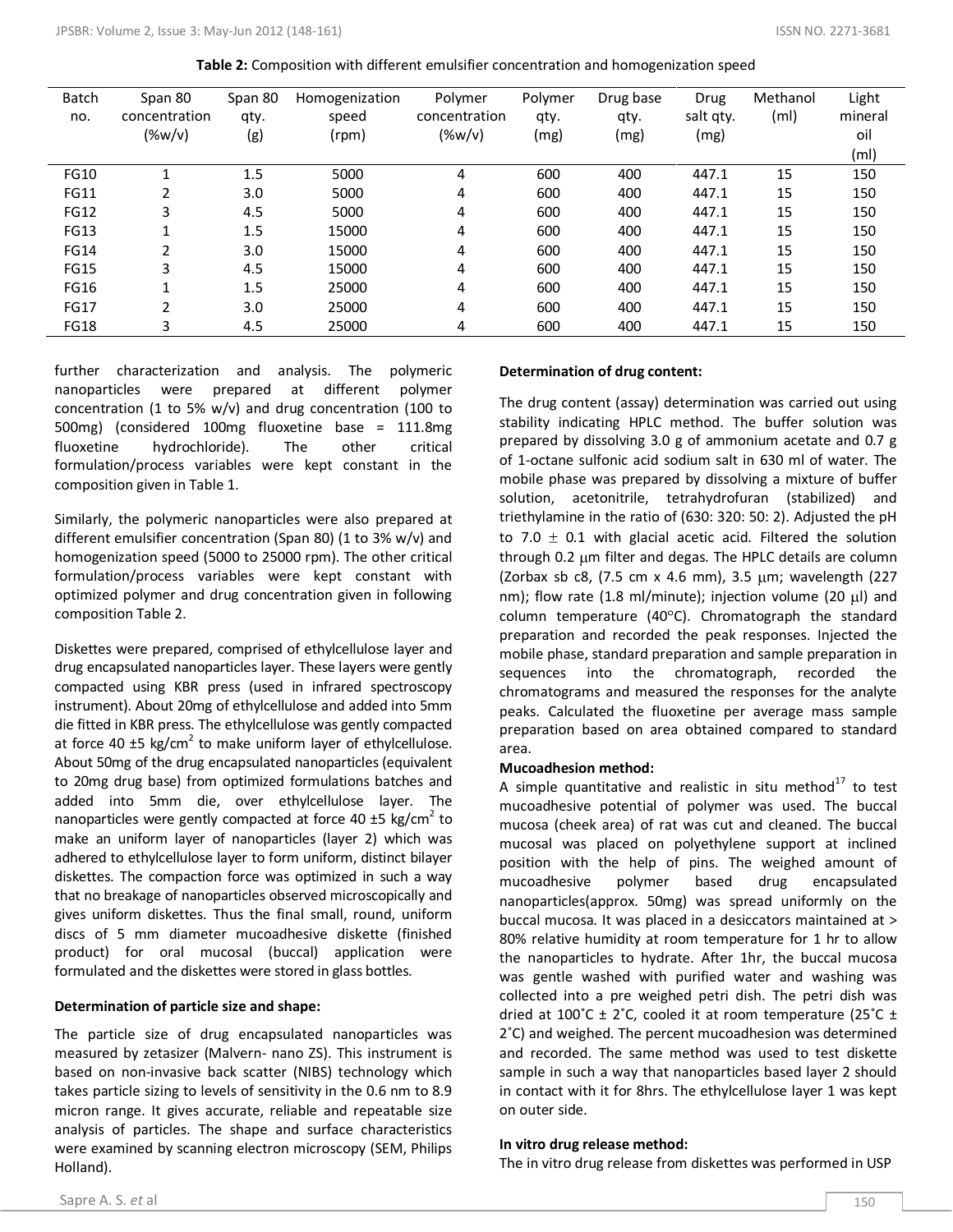5, paddle over disc apparatus in 1000 ml dissolution mediasimulated saliva solution<sup>4</sup> (potassium chloride -0.4g; sodium chloride -0.4g; sodium sulphide -0.02g; magnesium pyrophosphate--0.02g; calcium chloride-0.6g; Di sodium hydrogen phosphate-0.6g; mucin-2g; purified water q.s. 1000 ml) at agitation speed 100 rpm and samples were withdrawn at 30,60,120,180,240,300 min and analysed using HPLC method. To the test sample, apply sufficient amount of hydrophobic silicon adhesive to the surface of a diskette containing ethylcellulose layer and affix it on a 50 mesh round sieve disk towards center. Placed the sieve gently into the dissolution vessel in such a way that "drug bearing nanoparticle layer" should be faced towards up side. Repeat it for six different vessels and operate the instrument exactly for the specified time. At the end of specified time withdrew about 10 ml of the solution from middle zone and replaced with 10ml with fresh dissolution media. Filtered the sample solution through 0.2  $\mu$ m millipore HVLP filter and use it for analysis on HPLC column (zorbax cn-  $(15 \text{ cm} \times 4.6 \text{ mm})$ , 5  $\mu$ m; wavelength (227 nm); flow rate (1.0 ml/minute); injection volume (50  $\mu$ I) and column temperature (30 $^{\circ}$ C). Chromatograph the standard solution preparation and recorded the peak responses. Inject mobile phase, dissolution medium, standard preparation and sample preparation in sequence into the chromatograph and measure the responses for the analyte peak. Calculated the fluoxetine per average mass sample preparation based on area obtained compared to standard area.

### **In vivo study method:**

The in vivo study was performed on mucoadhesive diskettes of optimized formulation using available animal model (wistar rats) (250-350g) under fasting conditions. The animals were divided into two groups of six animals in each group. The rats were fasted overnight before initiating experiments and had access to water. To the first group, fluoxetine solution (batch no.: FS) (1 ml) (22.4mg fluoxetine hydrochloride equivalent to 20mg fluoxetine base dissolved in simulated saliva solution, pH 6.5) was administered orally. The rats of second group were anesthetized by administration of urethane (0.5 mg/ kg

### **Effect of drug and polymer concentration study:**

body weight) till study period of 8 hrs prior to the mucoadhesion of diskettes (batch no.: FG18) into the buccal cavity (cheek) of rats. Carefully placed one diskette (drug base 20 mg) into the buccal cavity in each rat and ensured that the diskettes were adhered to the buccal cavity during study period of 8 hrs. After 8hrs, the mucoadhered diskettes were removed carefully. All rats were visually monitored for 24 hrs and their blood samples were collected at 0 (before drug administration), 1,2,3,4,5,6,7,8,10,12 and 24hrs. The blood samples (0.3 ml) were centrifuged at 3000 rpm for 15 mins to separate plasma and samples were stored at -20˚C before analysis. The drug concentration on separate plasma was determined by HPLC for fluoxetine. $18$  the measured drug concentration was expressed as ng / ml and  $C_{\text{max}}$ ,  $T_{\text{max}}$ , AU $C_{\text{t}=24}$ were calculated.

### **Stability study:**

The diskettes of optimized formulation (batch no.: FG18) were packed in glass bottles and placed for 6 months at 40± 2˚C and 75 %  $\pm$  5 % RH along with plain API packed in glass bottles as control samples. The samples were analysed for stability indicating tests like physical description and drug assay along with controls at initial, 1,3 and 6 months interval using HPLC method.<sup>18</sup>

### **RESULTS AND DISCUSSION:**

The effect of formulation/process variables with different compositions were characterized and evaluated. The effect of critical independable formulation variables like polymer concentration, drug concentration, emulsifier concentration and process variable like homogenization rate during nanoparticle preparation were indentified and studied based on design of experiments (DOE). These variations were measured for drug entrapment efficiency, particle size distribution and mucoadhesion and analysed with using  $3^2$  full factorial designs of design-expert 8 software as given in Table 3 and 10. The responses were optimized using statistical methods of simple linear regression analysis as given in Table 4 to 19. The results plotted through contour graph shown in Figure 1 to 7 and SEM photographs shown in Figure 8.

|     |                 |                                            | Factors/ independent variables  | Response / dependent variables               |                                                          |
|-----|-----------------|--------------------------------------------|---------------------------------|----------------------------------------------|----------------------------------------------------------|
| Run | Batch no.       | Polymer<br>concentration (%w/v)<br>$(X_1)$ | Drug concentration (mg) $(X_2)$ | Drug entrapment efficiency<br>$(\%w/w)(Y_1)$ | Mean particle<br>$Size \pm SD$<br>(nm) (Y <sub>2</sub> ) |
|     | FG1             |                                            | 100                             | 97.2                                         | $825 \pm 14.1$                                           |
|     | FG <sub>2</sub> |                                            | 300                             | 97.5                                         | $856 \pm 16.5$                                           |
| 3   | FG <sub>3</sub> |                                            | 500                             | 99.0                                         | $871 \pm 18.6$                                           |
| 4   | FG4             |                                            | 100                             | 92.5                                         | $655 \pm 11.5$                                           |
| 5   | FG5             |                                            | 300                             | 95.5                                         | $675 \pm 12.0$                                           |
| 6   | FG6             |                                            | 500                             | 96.3                                         | $693 \pm 13.7$                                           |
|     | FG7             |                                            | 100                             | 90.0                                         | $352 \pm 7.9$                                            |
| 8   | FG8             |                                            | 300                             | 52.4                                         | $341 \pm 8.2$                                            |
| 9   | FG9             |                                            | 500                             | 45.5                                         | $378 \pm 9.4$                                            |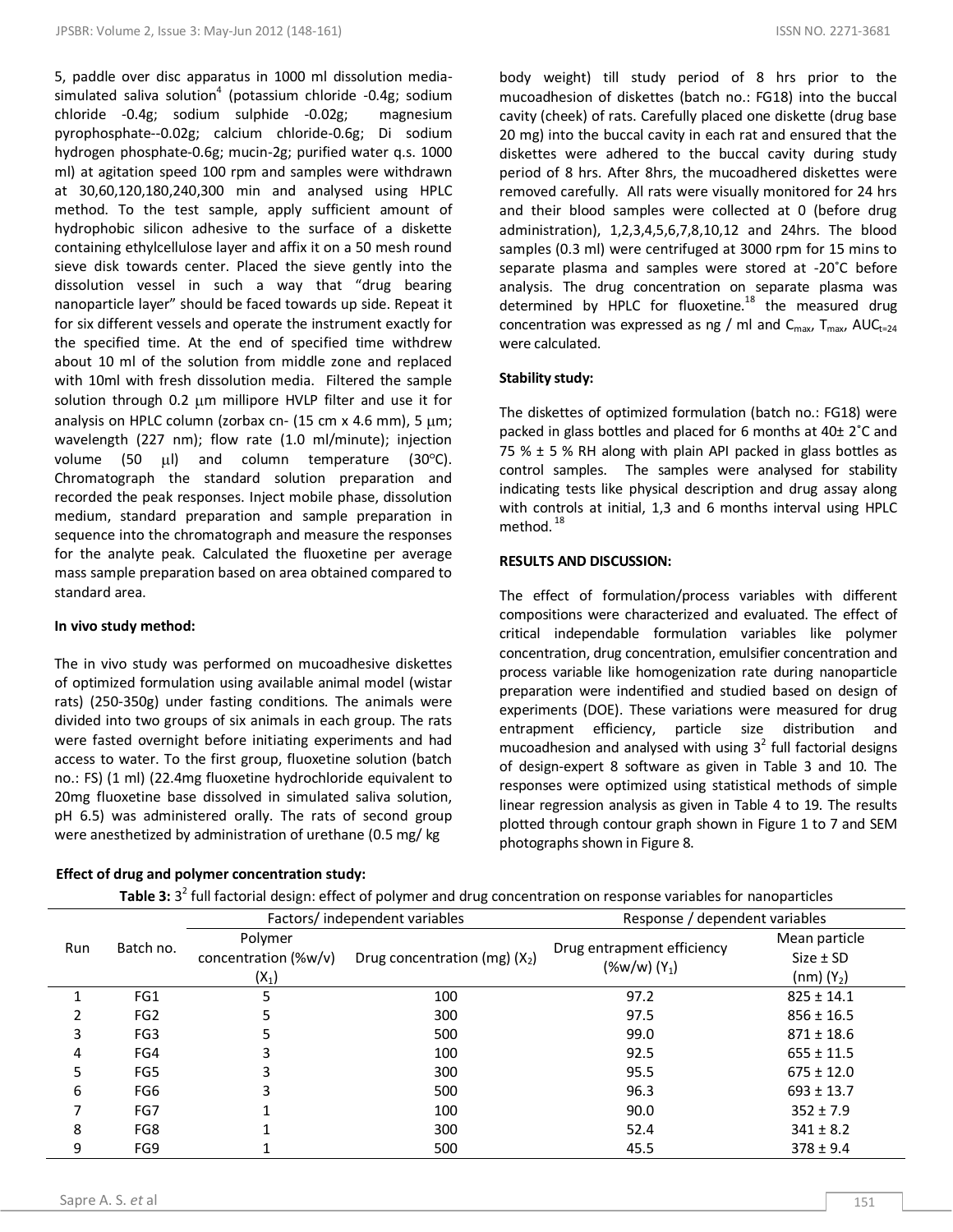### **Response -1: Percent drug entrapment efficiency (Y1)**

### **Analysis of variance (ANOVA):**

**Table 4:** Anova for response surface 2FI model for % drug entrapment efficiency in nanoparticles

| <b>Source</b>               | Sum of  | Df | Mean    | <b>F</b> value | P-value |             |
|-----------------------------|---------|----|---------|----------------|---------|-------------|
|                             | square  |    | square  |                | Prob>F  |             |
| Model                       | 2653.73 |    | 884.58  | 5.60           | 0.0469  | Significant |
| Polymer concentration $X_1$ | 1865.61 |    | 1865.61 | 11.82          | 0.0185  |             |
| Drug concentration $X_2$    | 252.20  |    | 252.20  | 1.60           | 0.2620  |             |
| $X_1 * X_2$                 | 535.92  |    | 535.92  | 3.39           | 0.1248  |             |

### **Regression analysis:**

**Table 5:** Regression analysis with regular model for % drug entrapment efficiency in nanoparticles

| <b>Details</b>             | <b>Coefficients</b> | <b>Std. Error</b> | P-value | Lower 95% CI | Upper 95% CI |
|----------------------------|---------------------|-------------------|---------|--------------|--------------|
| Intercept                  | 91.47               | 7.70              | 0.0013  | 66.97        | 115.96       |
| Polymer concentration (X1) | 17.63               | 4.22              | 0.02    | 4.22         | 31.05        |
| Drug concentration (X2)    | $-6.48$             | 4.22              | 0.22    | $-19.90$     | 6.93         |
| $X1^*X1$                   | $-14.50$            | 7.30              | 0.14    | $-37.74$     | 8.74         |
| $X2^*X2$                   | 4.95                | 7.30              | 0.55    | $-18.29$     | 28.19        |
| $X1^*X2$                   | 11.58               | 5.16              | 0.11    | $-4.86$      | 28.01        |

**Table 6:** Regression analysis with reduced model for % drug entrapment efficiency in nanoparticles

| <b>Details</b>                | <b>Coefficients</b> | <b>Std. Error</b> | P-value  | Lower 95% CI | Upper 95% CI |
|-------------------------------|---------------------|-------------------|----------|--------------|--------------|
| Intercept                     | 85.10               | 4.95              | 0.000002 | 72.98        | 97.22        |
| Polymer concentration $(X_1)$ | 17.63               | 6.07              | 0.03     | 2.79         | 32.48        |
| Drug concentration $(X_2)$    | $-6.48$             | 6.07              | 0.33     | $-21.33$     | 8.36         |

The three levels (low, medium and high) values of two critical independable variables (polymer- $X_1:1,3,5\%$ w/v and drug concentration –  $X_2:100,300,500$  mg) were evaluated to measure two independable variables (percent drug entrapment efficiency- $Y_1$  and mean particle size nm/std.dev - $Y_2$ )( response surface values) using appropriate model of ANOVA (analysis of variance) for significant value. The nine runs provided by software were performed as per composition given in Table 3 and compiled the measured response surface values  $Y_1$  and  $Y_2$ . Percent drug entrapment efficiency was calculated as percentage of total drug content in nanoparticles to the initial drug quantity taken. The statistical analyses for different formulations are discussed below:

**Response -1: Percent drug entrapment efficiency (Y<sub>1</sub>):** It was observed that as polymer concentration  $(X_1)$  increased from 1% to 5% w/v, the drug entrapment efficiency was increased up to 97.2 -99.0 % for different drug concentration  $(X_2)$  levels 100-500mg. It was also observed that as drug concentration  $(X<sub>2</sub>)$  increased from 100mg to 500mg, the drug entrapment efficiency was varies in the range 45.5 -99.0% at different polymer concentration. It can be explained as when polymer quantity was similar or higher to the drug quantity dissolved in the methanol (internal phase), the drug entrapment efficiency was higher than 90%. When polymer quantity was less than drug quantity dissolved in the methanol (internal phase), the drug entrapment efficiency was in the range approx 45.5 – 52.4 % as indicated in Table 3. Hence for better drug entrapment





within polymer matrix, drug quantity should be similar or less than polymer quantity dissolved in internal phase. The software analysed the ANOVA for response surface with 2FI model. The Model F-value of 5.60 implies the model was significant. There was only a 4.69 percent chance that a "Model F-Value" this large could occur due to noise. Values of "Prob > F" less than 0.0500 indicate model terms were significant. In this case, Polymer concentration X1 was significant model terms.**Regression analysis:** The effect of independable variables was evaluated using simple linear regression analysis given in Table 5. The process data was evaluated at 95% confidence interval with regular model showed that for polymer concentration, the p-value (0.02)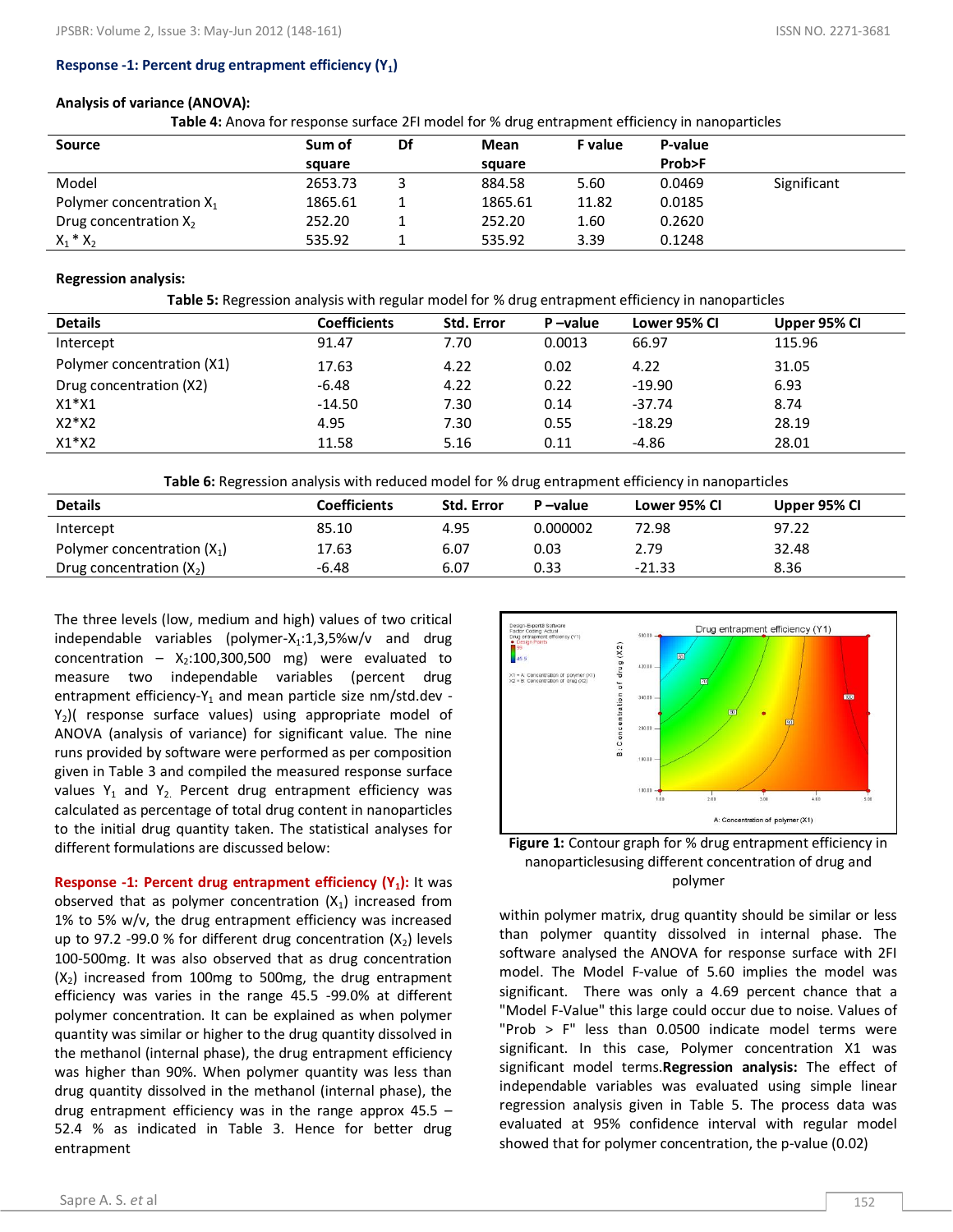### **Response** -**2: Mean particle size (nm) (Y2)**

#### **Analysis of variance (anova):**  $\bullet$

**Table 7:** Anova for response surface linear model for mean particle size (nm) of nanoparticles

| Source                      | Sum of square | Df | Mean square | <b>F</b> value | P-value  |             |
|-----------------------------|---------------|----|-------------|----------------|----------|-------------|
|                             |               |    |             |                | Prob>F   |             |
| Model                       | 377700        |    | 75533.47    | 598.42         | 0.0001   | Significant |
| Polymer concentration $X_1$ | 365600        |    | 365600      | 2896.16        | < 0.0001 |             |
| Drug concentration $X_2$    | 2016.67       |    | 2016.67     | 15.98          | 0.0281   |             |
| $X_1 * X_2$                 | 100.00        |    | 100.00      | 0.79           | 0.4390   |             |
| $X_1 * X_1$                 | 9940.50       |    | 9940.50     | 78.75          | 0.0030   |             |
| $X_2 * X_2$                 | 50.00         |    | 50.00       | 0.40           | 0.5738   |             |

### **Regression analysis:**

| Table 8: Regression analysis with regular model for mean particle size (nm) of nanoparticles |              |            |           |              |              |  |  |  |  |  |
|----------------------------------------------------------------------------------------------|--------------|------------|-----------|--------------|--------------|--|--|--|--|--|
| <b>Details</b>                                                                               | Coefficients | Std. Error | P-value   | Lower 95% CI | Upper 95% Cl |  |  |  |  |  |
| Intercept                                                                                    | 671.00       | 8.37       | 0.0000043 | 644.35       | 697.65       |  |  |  |  |  |
| Polymer concentration $(X_1)$                                                                | 246.83       | 4.59       | 0.00      | 232.24       | 261.43       |  |  |  |  |  |
| Drug concentration $(X_2)$                                                                   | 18.33        | 4.59       | 0.03      | 3.74         | 32.93        |  |  |  |  |  |
| $X_1^*X_1$                                                                                   | -70.50       | 7.94       | 0.00      | $-95.78$     | $-45.22$     |  |  |  |  |  |
| $X_2^*X_2$                                                                                   | 5.00         | 7.94       | 0.57      | $-20.28$     | 30.28        |  |  |  |  |  |
| $X_1^*X_2$                                                                                   | 5.00         | 5.62       | 0.44      | $-12.88$     | 22.88        |  |  |  |  |  |

| <b>Table 9:</b> Regression analysis with reduced model for mean particle size (nm) of nanoparticles   |        |      |        |        |        |  |  |  |  |
|-------------------------------------------------------------------------------------------------------|--------|------|--------|--------|--------|--|--|--|--|
| <b>Details</b><br><b>Coefficients</b><br><b>Std. Error</b><br>P-value<br>Upper 95% CI<br>Lower 95% CI |        |      |        |        |        |  |  |  |  |
| Intercept                                                                                             | 674.33 | 5.94 | 0.0000 | 659.07 | 689.59 |  |  |  |  |
| Polymer concentration $(X_1)$                                                                         | 246.83 | 4.20 | 0.00   | 236.04 | 257.62 |  |  |  |  |
| Drug concentration $(X_2)$                                                                            | 18.33  | 4.20 | 0.01   | 7.54   | 29.12  |  |  |  |  |





was less than 0.05 and for drug concentration, the p-value (0.22) was higher than 0.05. Therefore it again interpreted with reduced model to ensure all p-value < 0.050. The process data of reduced model given in Table 6 indicated that percent drug entrapment efficiency  $(Y_1)$  linearly depends upon variation in polymer concentration  $(X_1)$  and it is defined by following equation:

### **Percent drug entrapment efficiency (Y1) = intercept + coefficient \*X<sup>1</sup> –coefficient\*X<sup>2</sup>**

 $= 85.10 + 17.63 * X_1 - 6.48 * X_2$ 



**Figure 3:** Contour overlay graph for optimum desired response variables for different concentration of drug and polymer.

The regression statistics provided Multiple R 0.9524 and 0.7843; R Square 0.9071 and 0.6151 for regular and reduced model respectively. The **contour graph** between polymer and drug concentration indicated higher drug entrapment efficiency (90-100%) can be obtained with higher polymer concentration (approx 3.5 to 4.5% w/v) at different 100-500 mg drug concentration range as indicated in Figure 1.

**Response -2: Mean particle size (Y2):** It was observed that as polymer concentration  $(X_1)$  decreased from 5% to 1% w/v, the mean particle size was also decreased from ~825-871 nm to  $\sim$ 341-378 nm range at different drug concentration (X<sub>2</sub>) levels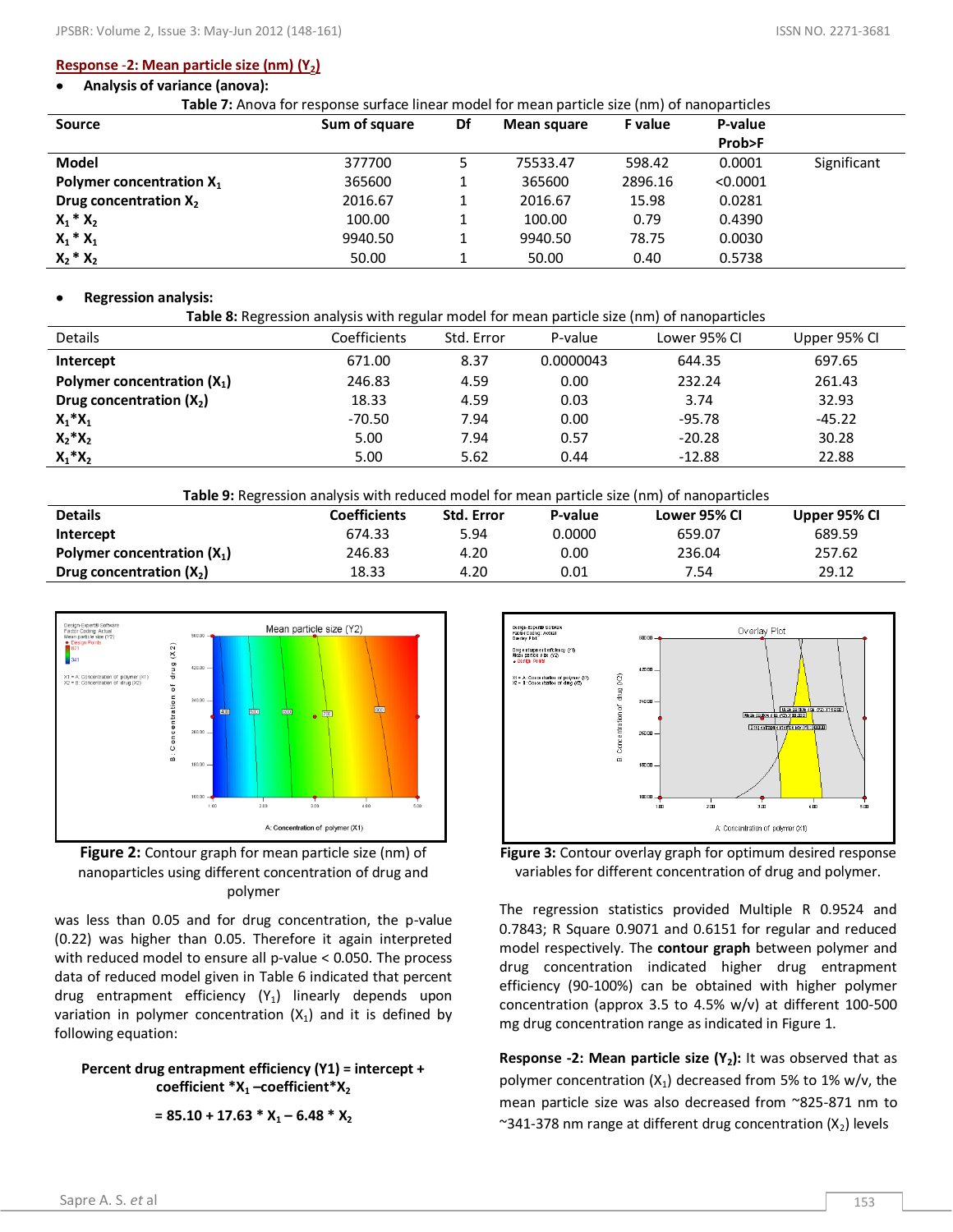100-500mg. It was also observed that as drug concentration  $(X_2)$  decreased from 500mg to 100mg, the mean particle size also decreased with decrease in standard deviation as indicated in trend, but not significantly changed at different polymer concentration. It can be well explained when polymer and drug concentration decreased, the polymer and drug quantity in methanol (internal phase) also decreased to give Relative thin or less viscous solution. During nano-emulsion stabilization, the sub-division of internal phase droplets (polymer and drug solution in methanol) could be possible to stabilize into further smaller droplets relatively easy leading to stabilization of drug encapsulated particle(s) into smaller size with narrow standard deviation on evaporation of methanol. Therefore, the result indicated that there is directly proportion relationship between polymer and drug concentration to the mean particle size and size distribution of nanoparticles given in Table 3. The software analysed the ANOVA for response surface with Quadratic model. The Model F-value of 598.42 implies the model was significant. There was only a 0.01 percent chance that a "Model F-Value" this large could occur due to noise. Values of "Prob > F" less than 0.0500 indicate model terms were significant. In this case  $X_1$ ,  $X_2$ ,  $X_1^2$  were significant model terms given in Table 7.

**Regression analysis:** The effect of independable variables was evaluated using simple linear regression analysis given in Table 8. The process data was evaluated at 95% confidence interval with regular model showed that for polymer concentration, the p-value (0.00) was very less than 0.05 and for drug concentration; the p-value (0.003) was also very less

than 0.05. The process data of reduced model given in Table 9 indicated that mean particle size  $(Y_2)$  linearly depends upon variation in polymer concentration  $(X_1)$  and drug concentration  $(X_2)$  and it is defined by following equation:

**Mean particle size (nm) (Y<sub>2</sub>) = intercept + coefficient \***  $X_1$  **+ coefficient \* X<sub>2</sub>** 

### $= 674.33 + 246.83 * X_1 + 18.33 * X_2$

The regression statistics provided Multiple R 0.9995 and 0.9993; R Square 0.9990 and 0.9986 for regular and reduced model respectively. The **contour graph** between polymer and drug concentration indicated higher particle size (700-800 nm) can be obtained with polymer concentration (approx 3.5 to 4.5 % w/v) at different 100-500 mg drug concentration range to get higher drug entrapment efficiency (90-100%) as shown in Figure 2.

**Optimization graph:** The contour overlay graph (Figure 3) for optimum desired value (yellow shaded region) gave variety of combinations to get better drug entrapment efficiency and narrow particle size range. Based on peak value, approx 4% w/v polymer and 400 mg drug concentration were considered an optimum concentration to give percent drug entrapment efficiency  $\sim$ (90-100%) and mean particle size  $\sim$ (700-775 nm) range. Further, emulsifier concentration and homogenization speed were optimized to get desired mean particle size and its distribution; percent drug entrapment efficiency and percent mucoadhesion.

### **Effect of emulsifier concentration and rate of homogenizer study:**

**Table 10:** 3<sup>2</sup> full factorial design: effect of emulsifier concentration and homogenization speed on response variables for

nanoparticles

|               |                     |                                                      | Factors/independent variables                  | Response / dependent variables               |                                                  |                                             |  |  |  |
|---------------|---------------------|------------------------------------------------------|------------------------------------------------|----------------------------------------------|--------------------------------------------------|---------------------------------------------|--|--|--|
| Run           | <b>Batch</b><br>no. | <b>Emulsifier</b><br>concentration<br>$(\%w/v)(X_1)$ | <b>Homogenization speed</b><br>$(rpm)$ $(X_2)$ | Drug entrapment efficiency<br>$(\%w/w)(Y_1)$ | Mean particle<br>$Size \pm SD$<br>$(nm)$ $(Y_2)$ | <b>Mucoadhesion</b><br>$(\%w/w)$<br>$(Y_3)$ |  |  |  |
|               | <b>FG10</b>         |                                                      | 5000                                           | 82.5                                         | $970 + 20.1$                                     | 82                                          |  |  |  |
| $\mathcal{P}$ | <b>FG11</b>         |                                                      | 5000                                           | 84.1                                         | $954 + 19.3$                                     | 84                                          |  |  |  |
| 3             | <b>FG12</b>         | 3                                                    | 5000                                           | 86.7                                         | $920 + 17.0$                                     | 87                                          |  |  |  |
| 4             | <b>FG13</b>         | 1                                                    | 15000                                          | 95.1                                         | 885 ±15.6                                        | 92                                          |  |  |  |
| 5.            | <b>FG14</b>         | 2                                                    | 15000                                          | 96.4                                         | $870 + 15.0$                                     | 93                                          |  |  |  |
| 6             | <b>FG15</b>         | 3                                                    | 15000                                          | 96.9                                         | $835 + 14.2$                                     | 95                                          |  |  |  |
|               | <b>FG16</b>         |                                                      | 25000                                          | 98.1                                         | $600 + 11.7$                                     | 96                                          |  |  |  |
| 8             | <b>FG17</b>         | ำ                                                    | 25000                                          | 98.5                                         | $575 + 10.8$                                     | 98                                          |  |  |  |
| 9             | <b>FG18</b>         | 3                                                    | 25000                                          | 98.8                                         | $530 + 6.9$                                      | 99                                          |  |  |  |

## **Response** -**1: Percent drug entrapment efficiency (Y1):**

**Analysis of variance (ANOVA):** 

| Source                           | Sum of square | Df | Mean   | <b>F</b> value | P-value  |             |
|----------------------------------|---------------|----|--------|----------------|----------|-------------|
|                                  |               |    | square |                | Prob>f   |             |
| Model                            | 349.81        |    | 69.96  | 505.42         | 0.0001   | Significant |
| Emulsifier concentration $(X_1)$ | 7.48          |    | 7.48   | 54.05          | 0.0052   |             |
| Homogenization speed $(X_2)$     | 295.40        |    | 295.40 | 2134.01        | < 0.0001 |             |
| $X_1 * X_2$                      | 3.06          |    | 3.06   | 22.12          | 0.0182   |             |
| $X_1 * X_1$                      | 55560         |    | 55560  | 4013           | 0.9535   |             |
| $X_2 * X_2$                      | 43.87         |    | 43.87  | 316.90         | 0.0004   |             |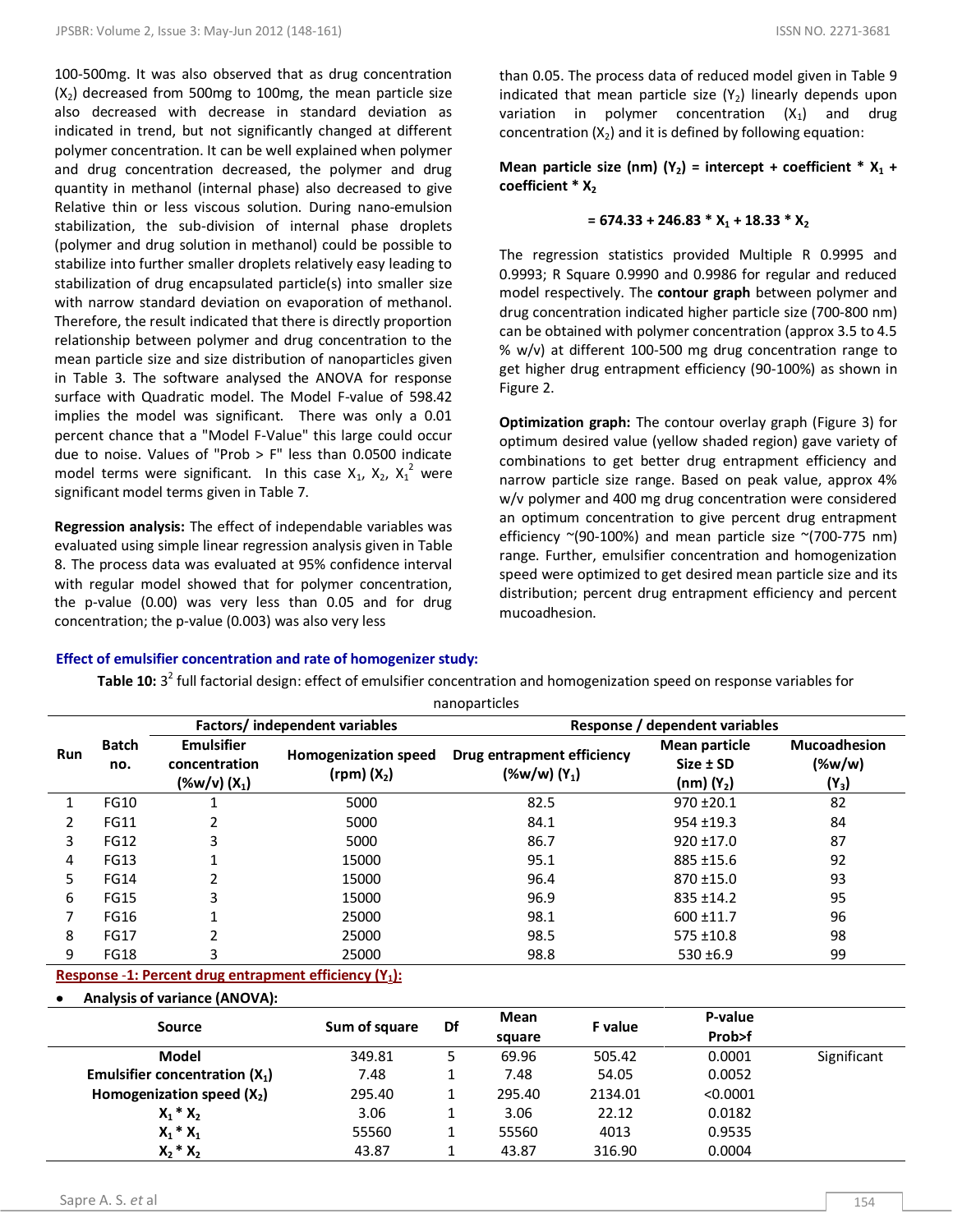### **Regression analysis:**

**Table 12:** Regression analysis with regular model for % drug entrapment efficiency in nanoparticles

| <b>Details</b>                   | <b>Coefficients</b> | <b>Std. Error</b> | P-value    | Lower 95% CI | Upper 95% CI |
|----------------------------------|---------------------|-------------------|------------|--------------|--------------|
| Intercept                        | 96.12               | 0.28              | 0.00000005 | 95.24        | 97.00        |
| Emulsifier concentration $(X_1)$ | 1.12                | 0.15              | 0.0052     | 0.63         | 1.60         |
| Homogenization speed $(X_2)$     | 7.02                | 0.15              | 0.000022   | 6.53         | 7.50         |
| $X_1^*X_1$                       | 0.02                | 0.26              | 0.95347167 | $-0.82$      | 0.85         |
| $X_2^*X_2$                       | $-4.68$             | 0.26              | 0.00038    | $-5.52$      | $-3.85$      |
| $X_1^*X_2$                       | $-0.87$             | 0.19              | 0.01818    | $-1.47$      | $-0.28$      |

**Table 13:** Regression analysis with reduced model for % drug entrapment efficiency in nanoparticles

| <b>Details</b>                        | <b>Coefficients</b> | <b>Std. Error</b> | P-value    | Lower<br>95% CI | Upper<br>95% CI |
|---------------------------------------|---------------------|-------------------|------------|-----------------|-----------------|
| Intercept                             | 96.13               | 0.19              | 0.00000000 | 95.62           | 96.65           |
| Emulsifier concentration $(X_1)$      | 1.12                | 0.13              | 0.00105847 | 0.75            | 1.48            |
| Homogenization speed $(X_2)$          | 7.02                | 0.13              | 0.00000074 | 6.65            | 7.38            |
| $X2*X2$                               | $-4.68$             | 0.23              | 0.00003317 | $-5.32$         | $-4.05$         |
| $X1*X2$                               | $-0.87$             | 0.16              | 0.00558873 | $-1.32$         | $-0.43$         |
| Desperse 2. percent princed beden IV. |                     |                   |            |                 |                 |

**Response** -**3: percent mucoadhesion (Y3)**

### **Analysis of variance (ANOVA):**

**Table 17:** Anova for response surface linear model for % mucoadhesion of nanoparticles

|                                  | Sum of | Df | Mean   |         | P-value  |             |
|----------------------------------|--------|----|--------|---------|----------|-------------|
| Source                           | square |    | square | F value | Prob>f   |             |
| Model                            | 298.78 |    | 59.76  | 230.49  | 0.0004   | Significant |
| Emulsifier concentration $(X_1)$ | 20.17  |    | 20.17  | 77.79   | 0.0031   |             |
| Homogenization speed $(X_2)$     | 266.67 |    | 266.67 | 1028.57 | < 0.0001 |             |
| $X1 * X2$                        | 1.00   |    | 1.00   | 3.86    | 0.1443   |             |
| $X1 * X1$                        | 0.056  |    | 0.056  | 0.21    | 0.6749   |             |
| X2 * X2                          | 10.89  |    | 10.89  | 42.00   | 0.0075   |             |

### **Regression analysis:**

**Table 18:** Regression analysis with regular model for % mucoadhesion of nanoparticles

| <b>Details</b>                   | <b>Coefficients</b> | <b>Std. Error</b> | P-value   | Lower<br>95% CI | <b>Upper</b><br>95% CI |
|----------------------------------|---------------------|-------------------|-----------|-----------------|------------------------|
| Intercept                        | 93.22               | 0.38              | 0.0000001 | 92.01           | 94.43                  |
| Emulsifier concentration $(X_1)$ | 1.83                | 0.21              | 0.0030717 | 1.17            | 2.49                   |
| Homogenization speed $(X_2)$     | 6.67                | 0.21              | 0.0000666 | 6.01            | 7.33                   |
| $X_1^*X_1$                       | 0.17                | 0.36              | 0.6749412 | $-0.98$         | 1.31                   |
| $X_2^*X_2$                       | $-2.33$             | 0.36              | 0.0074571 | $-3.48$         | $-1.19$                |
| $X_1^*X_2$                       | $-0.50$             | 0.25              | 0.1442936 | $-1.31$         | 0.31                   |

**Table 19:** Regression analysis with reduced model for % mucoadhesion of nanoparticles

| <b>Details</b>                   | <b>Coefficients</b> | <b>Std. Error</b> | P-value   | Lower<br>95% CI | Upper<br>95% CI |
|----------------------------------|---------------------|-------------------|-----------|-----------------|-----------------|
| Intercept                        | 93.33               | 0.35              | 0.0000000 | 92.43           | 94.23           |
| Emulsifier concentration $(X_1)$ | 1.83                | 0.25              | 0.0007020 | 1.20            | 2.47            |
| Homogenization speed $(X_2)$     | 6.67                | 0.25              | 0.0000013 | 6.03            | 7.30            |
| $X2*X2$                          | $-2.33$             | 0.43              | 0.0028272 | $-3.43$         | $-1.23$         |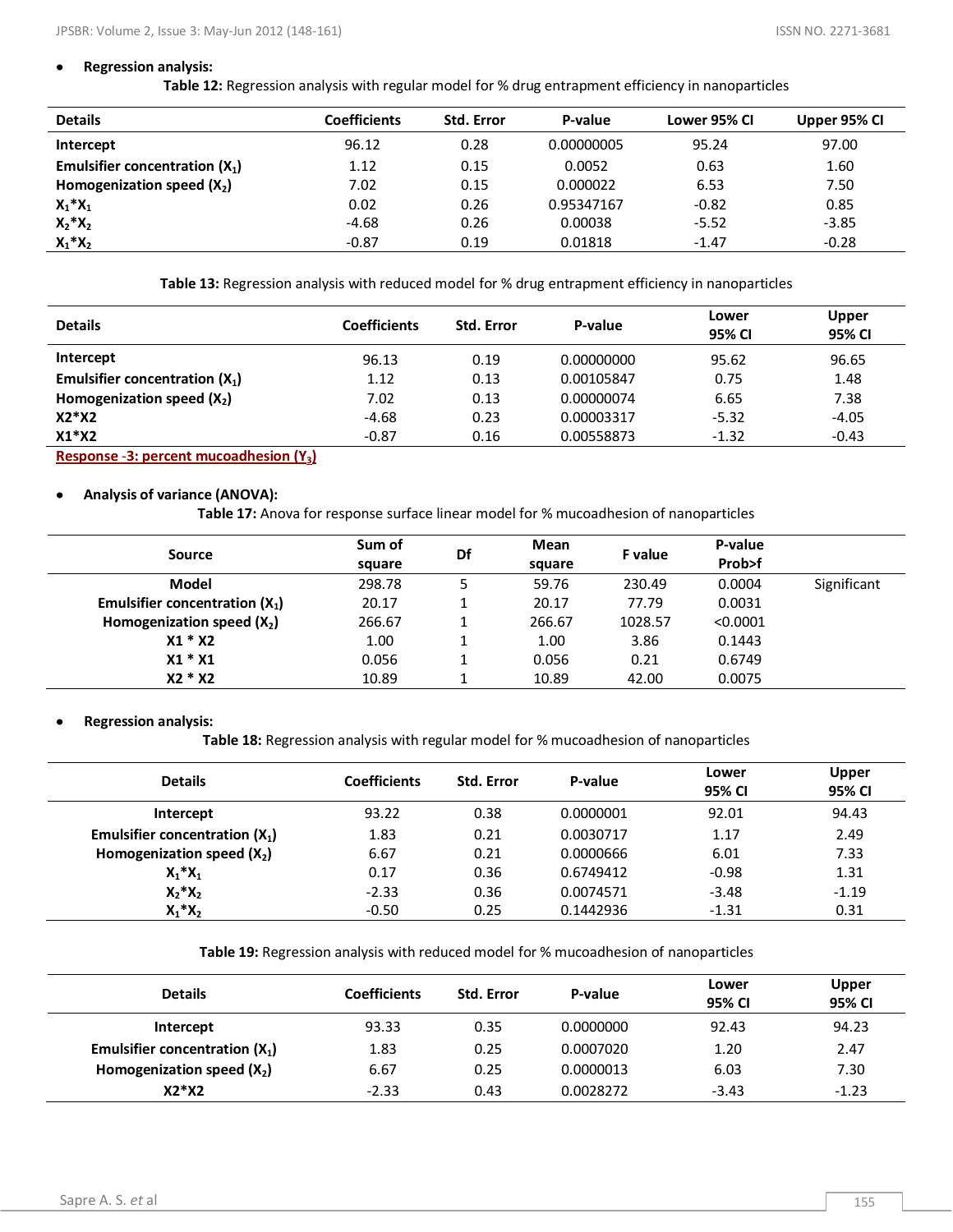

**Figure 5:** Contour graph for mean particle size (nm) of nanoparticles using different emulsifier concentration and homogenization speed



**Figure 6:** Contour graph for % mucoadhesion of nanoparticles using different emulsifier concentration and homogenization



**Figure 7:** Contour overlay graph for optimum desired response variables using different emulsifier concentration and homogenization speed

The effect of critical formulation variables like emulsifier concentration and process variable like homogenization speed on drug entrapment efficiency; particle size distribution and mucoadhesion were studied. 3 level full factorial design  $(3^2)$ using design-expert<sup>®</sup> 8 software, was adopted to find out the optimum combination of two independent variables (emulsifier concentration-% w/v and homogenization speedrpm) to obtain desired (response) values of three dependable

variables like percent drug entrapment efficiency; mean particle size and size distribution in nm and percent mucoadhesion of nanoparticles. The three levels (low, medium and high) values of two independable variables (emusifier-X<sub>1</sub>: 1,2,3% w/v and homogenization speed  $-X_2$ : 5000,15000,25000 rpm) were evaluated to measure three independable variables (percent drug entrapment efficiency- $Y_1$ ; mean particle size  $nm/std.dev -Y<sub>2</sub>$  and percent mucoadhesion-Y<sub>3</sub> of nanoparticles)( response surface values) using appropriate model of ANOVA (analysis of variance) for significant value. The nine runs provided by software were performed as per composition (keeping constant polymer concentration at 4%w/v and drug concentration 400mg) and compiled the measured response surface values  $Y_{1}$ ;  $Y_2$  and  $Y_3$  in table 10. Percent drug entrapment efficiency was calculated as percentage of total drug content encapsulated in nanoparticles to the initial drug quantity taken. Percent mucoadhesion was determined and the statistical analyses for different formulation are discussed below.

**Response -1: Percent drug entrapment efficiency (Y<sub>1</sub>):** It was observed that as emulsifier concentration  $(X_1)$  increased from 1% to 3%w/v, the percent drug entrapment was also increased not significantly, but in trend from (~82.5% to 86.7%); (~95.1% to 96.9%) and (~98.1% to 98.8%) at different homogenization speed  $(X_2)$  of 5000 rpm, 15000 rpm and 25000 rpm respectively. It was also observed that as homogenization speed  $(X_2)$  increased from 5000 rpm to 25000 rpm, the percent drug entrapment increased significantly up to ~98.1- 98.8% with decrease in standard deviation (from 17-20.1 to 11.7-6.9) as indicated in trend, at different emulsifier concentration (1-3%w/v). It can be explained as emulsifier quantity and homogenization speed increased, droplets size of the methanol (internal phase) in w/o emulsion reduced due to reduction of interfacial surface tension at interface of methanol-light mineral oil, hence total surface area of internal phase increased. The small sized droplets of the methanol contained drug and polymer which was well stabilized through nano sized o/w emulsion, hence the encapsulation of drug within polymer increased significantly. Therefore it was evident that percent drug entrapment increased from 82.5% to 98.8% as emulsifier quantity and homogenization speed increased. Hence, the result indicated that there is directly proportion relationship between emulsifier concentration and homogenization speed to the percent drug entrapment efficiency of nanoparticles given in Table10.

The software analysed the ANOVA for response surface with Quadratic model. The Model F-value of 505.42 implies the model was significant. There is only a 0.01 percent chance that a "Model F-Value" this large could occur due to noise. Values of "Prob > F" less than 0.05 indicate model terms were significant. In this case,  $X_1$ ,  $X_2$ ,  $X_1 * X_2$  and  $X_2 * X_2$  are significant model terms. Values greater than 0.1 indicate the model terms were not significant given in Table 11.

**Regression analysis:** The effect of independable variables was evaluated using simple linear regression analysis given in Table 12. The process data was evaluated at 95% confidence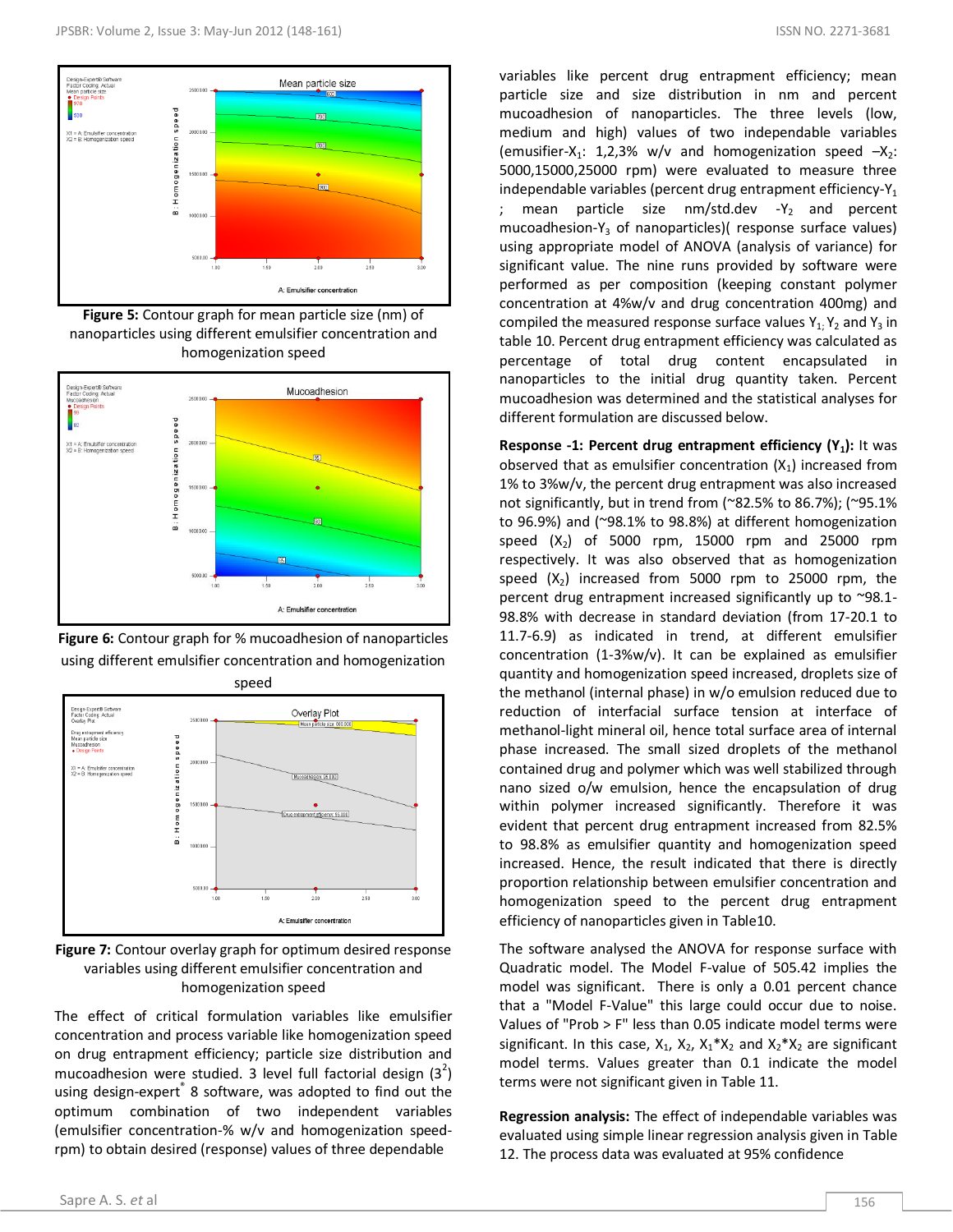confidence interval with regular model showed that for emulsifier concentration, the p-value (0.00024) was less than 0.05 and for homogenization speed; the p-value (0.00000083) was also less than 0.05. The process data of reduced model given in Table 16 indicated that mean particle size  $(Y_2)$  linearly depends upon variation in emulsifier concentration  $(X_1)$ ; homogenization speed  $(X_2)$  and square of homogenization speed  $(X_2)^2$ , it is defined by following equation:

**Mean particle size (nm) (Y<sub>2</sub>) = intercept + coefficient \***  $X_1$  **+ coefficient \***  $X_2$  + coefficient \*  $X_2$ <sup>2</sup>

$$
= 869.78 - 28.33 * X_1 - 189.83 * X_2 - 105.17 * X_2^2
$$

The regression statistics provided Multiple R 0.9999 and 0.9997; R Square 0.9999 and 0.9995 for regular and reduced model. The **contour graph** between emulsifier and homogenization speed indicated lower mean particle size in nm obtained with increase in homogenization speed at different 1-3% w/v emulsifier concentration range. Hence effect of homogenization speed on particle size distribution was more significant than emulsifier concentration given in Figure 5.

**Response -3: Percent Mucoadhesion (Y3):** It was observed that as emulsifier concentration  $(X_1)$  increased from 1% to 3%w/v, the percent mucoadhesion was increased not significantly, but in trend from (82% to 87%); (92% to 95%) and (96% to 99%) at different homogenization speed  $(X_2)$  of 5000 rpm, 15000rpm and 25000 rpm respectively. It was also

observed that as homogenization speed  $(X_2)$  increased from 5000 rpm to 25000 rpm, the percent mucoadhesion increased significantly from ~(82% to 87%) to (96% to 99%) as indicated in trend, at different emulsifier concentration (1-3%w/v). It can be well explained when emulsifier concentration and homogenization speed increased, the mean particle size and size distribution decreased significantly. Mucoadhesion is surface adsorption property; hence small particles will give higher surface adsorption with mucus membrane due to higher surface area. Hence, the results also indicated higher percent mucoadhesion with increase of emulsifier concentration and homogenization speed. Therefore, the result indicated that there is directly proportion relationship between emulsifier concentration and homogenization speed to percent mucoadhesion given in Table 10.

The software analysed the ANOVA for response surface with Quadratic model. The Model F-value of 230.49 implies the model was **significant.** There is only a 0.01 percent chance that a "Model F-Value" this large could occur due to noise. Values of "Prob > F" less than 0.05 indicate model terms were significant. In this case  $X_1, X_2$  and  $X_2^2$  were significant model terms given in Table 17.

**Regression analysis:** The effect of independable variables was evaluated using simple linear regression analysis given in Table 18. The process data was evaluated at 95% confidence interval with regular model showed that for emulsifier concentration, the p-value (0.0030717) was less than 0.05 and

| Table 20: Estimated quantity of 'fluoxetine encapsulated Gantrez MS-955 nanoparticles' required for diskette based on drug assay |  |  |
|----------------------------------------------------------------------------------------------------------------------------------|--|--|
|                                                                                                                                  |  |  |

|                     |                                                      |                                           | values.                                                                    |                                                            |                                                                                                 |
|---------------------|------------------------------------------------------|-------------------------------------------|----------------------------------------------------------------------------|------------------------------------------------------------|-------------------------------------------------------------------------------------------------|
| <b>Batch</b><br>no. | <b>Drug</b><br>entrapment<br>efficiency<br>$(\%w/w)$ | <b>Mean particle</b><br>Size ± SD<br>(nm) | <b>Fluoxetine base per</b><br>50mg nanoparticles<br>(label claim) $*$ (mg) | Assay of fluoxetine base<br>per 50mg nanoparticles<br>(mg) | <b>Estimated quantity</b> <sup>##</sup> of<br>nanoparticles per 20mg of<br>fluoxetine base (mg) |
| FG1                 | 97.2                                                 | $825 \pm 14.1$                            | 5.80                                                                       | 5.64                                                       | 177.3                                                                                           |
| FG <sub>2</sub>     | 97.5                                                 | $856 \pm 16.5$                            | 13.82                                                                      | 13.47                                                      | 74.2                                                                                            |
| FG3                 | <b>99.0</b>                                          | $871 \pm 18.6$                            | <b>19.10</b>                                                               | <b>18.91</b>                                               | 52.9                                                                                            |
| FG4                 | 92.5                                                 | $655 \pm 11.5$                            | 8.90                                                                       | 8.23                                                       | 121.5                                                                                           |
| FG5                 | 95.5                                                 | $675 \pm 12.0$                            | 19.10                                                                      | 18.24                                                      | 54.8                                                                                            |
| FG6                 | 96.3                                                 | $693 \pm 13.7$                            | 24.78                                                                      | 23.86                                                      | 41.9                                                                                            |
| FG7                 | 90.0                                                 | $352 \pm 7.9$                             | 19.10                                                                      | 17.19                                                      | 58.2                                                                                            |
| FG8                 | 52.4                                                 | $341 \pm 8.2$                             | 30.90                                                                      | 16.19                                                      | 61.8                                                                                            |
| FG9                 | 45.5                                                 | $378 \pm 9.4$                             | 35.26                                                                      | 16.05                                                      | 62.3                                                                                            |
| <b>FG10</b>         | 82.5                                                 | $970 \pm 20.1$                            | 19.10                                                                      | 15.76                                                      | 63.5                                                                                            |
| <b>FG11</b>         | 84.1                                                 | $954 + 19.3$                              | 19.10                                                                      | 16.06                                                      | 62.3                                                                                            |
| FG12                | 86.7                                                 | $920 \pm 17.0$                            | 19.10                                                                      | 16.56                                                      | 60.4                                                                                            |
| FG13                | 95.1                                                 | 885 ±15.6                                 | 19.10                                                                      | 18.16                                                      | 55.1                                                                                            |
| <b>FG14</b>         | 96.4                                                 | 870 ±15.0                                 | 19.10                                                                      | 18.41                                                      | 54.3                                                                                            |
| <b>FG15</b>         | 96.9                                                 | $835 \pm 14.2$                            | 19.10                                                                      | 18.51                                                      | 54.0                                                                                            |
| FG16                | 98.1                                                 | $600 + 11.7$                              | 19.10                                                                      | 18.74                                                      | 53.4                                                                                            |
| <b>FG17</b>         | 98.5                                                 | $575 \pm 10.8$                            | 19.10                                                                      | 18.81                                                      | 53.2                                                                                            |
| <b>FG18</b>         | <b>98.8</b>                                          | $530 + 6.9$                               | <b>19.10</b>                                                               | <b>18.87</b>                                               | 53.0                                                                                            |

*Note: example—calculation done for B.No. FG1*

# [(100mg (drug-base) / 861.8mg (polymer-750mg+111.8drug salt)]\*50 (for 50mg diskette) = 5.8mg drug base ## [20 \* 50 / actual assay] = 20\*50 / 5.64 = 177.3mg (nanoparticles)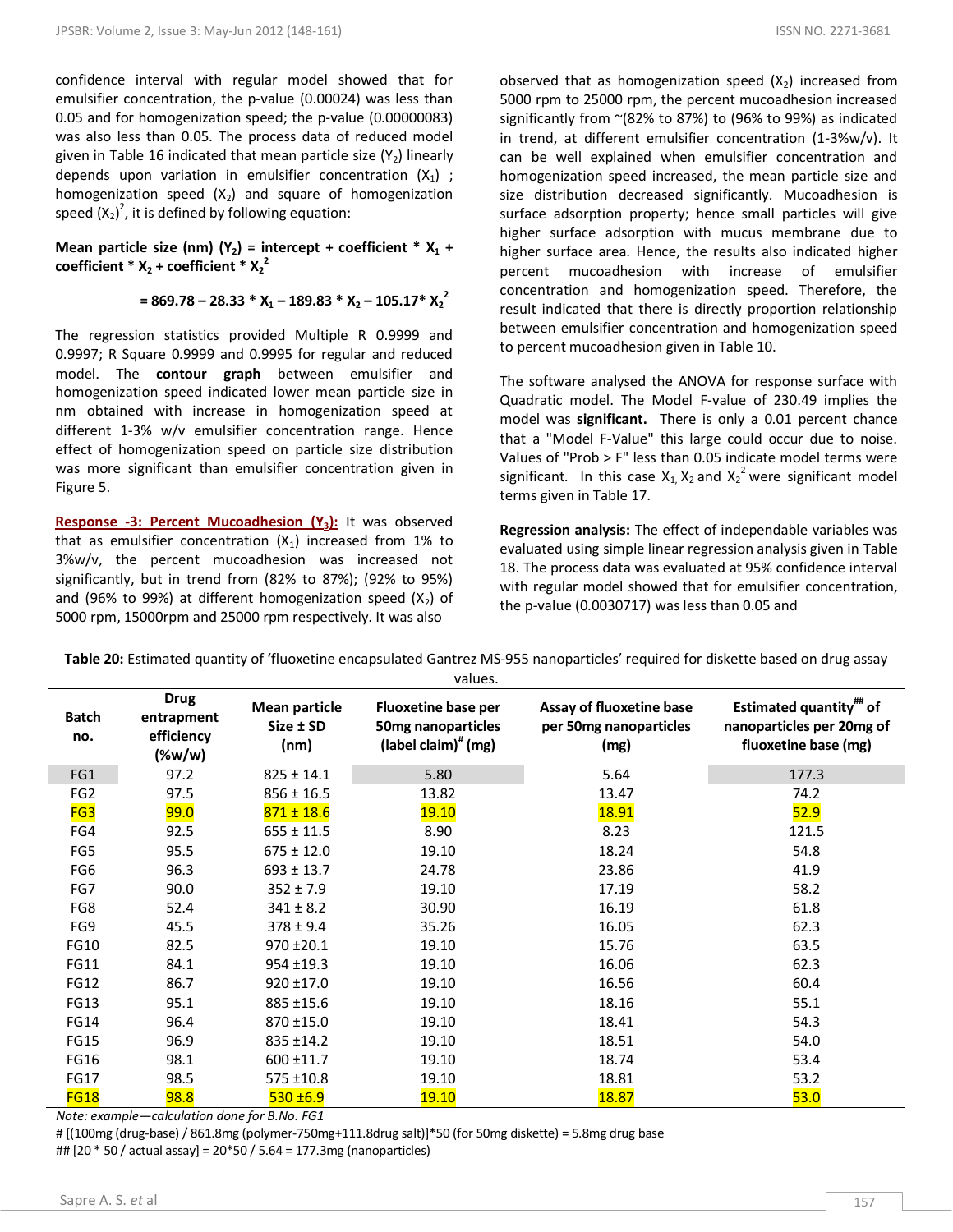

(FG8, mean particle size341nm)( FG18, mean particle size530nm)(FG10, mean particle size970nm)

**Figure 8:** SEM photographs: Fluoxetine hydrochloride encapsulated Gantrez MS-955 nanoparticles at magnification: 15000x

| Table 21: Composition of diskettes and optimized characteristics of 'drug encapsulated nanoparticles' |  |
|-------------------------------------------------------------------------------------------------------|--|
|                                                                                                       |  |

| Composition         |                                                          |                                             | <b>Optimized characterized</b>                             |                                                               |                                                      |                                    |
|---------------------|----------------------------------------------------------|---------------------------------------------|------------------------------------------------------------|---------------------------------------------------------------|------------------------------------------------------|------------------------------------|
| <b>Batch</b><br>no. | <b>Quantity of</b><br>nanoparticles in<br>layer $2$ (mg) | Drug-base and<br>estimated<br>quantity (mg) | <b>Quantity of</b><br>ethyl cellulose in<br>layer $1$ (mg) | <b>Mean particleSize</b><br>of nanoparticles $\pm$<br>SD (nm) | <b>Drug</b><br>entrapment<br>efficiency<br>$(\%w/w)$ | % mucoadhesion of<br>nanoparticles |
| FG <sub>3</sub>     | 52.9                                                     | Fluoxetine-20mg                             | 20                                                         | $871 \pm 18.6$                                                | 99.0                                                 | 95                                 |
| <b>FG18</b>         | 53.0                                                     | Fluoxetine-20mg                             | 20                                                         | $530 + 6.9$                                                   | 98.8                                                 | 99                                 |

for homogenization speed; the p-value (0.0000666) was also less than 0.05. The process data of reduced model given in Table 19 indicated that percent mucoadhesion  $(Y_3)$  linearly depends upon variation in emulsifier concentration  $(X_1)$ , homogenization speed  $(X_2)$  and squares of homogenization speed  $(X_2)$  of it is defined by following equation:

### **Percent mucoadhesion (Y<sub>3</sub>) = intercept + coefficient \***  $X_1$  **+ coefficient \***  $X_2$  + coefficient \*  $X_2^2$

### $= 93.33 + 1.83 * X_1 + 6.67 * X_2 - 2.33 * X_2^2$

The regression statistics provided Multiple R 0.9987 and 0.9969; R Square 0.9974 and 0.9902 for regular and reduced model respectively. The **contour graph** between emulsifier and homogenization speed indicated higher percent mucoadhesion (95-100%) obtained at higher homogenization speed (20000 to 25000 rpm) and higher emulsifier concentration (1.5-3% w/v) range given in Figure 6.

**Optimization graph:** The contour overlay graph for optimum desired value (yellow shaded region) gave variety of combinations to get higher percent drug entrapment efficiency, optimized particle size range and higher percent mucoadhesion. Based on optimized area through graph (Figure 7), following formulation and process parameters were established i.e. emulsifier concentration range (2-3% w/v) ; homogenization speed range (23000 to 25000 rpm); polymer concentration (4%w/v) and drug concentration (400mg) to get optimum percent dug entrapment efficiency (95-100%), optimum mean particle size range in nm (550-600nm) and optimum percent mucoadhesion (95-100%).

The two optimum formulations (FG3 and FG18) were selected for further studies based on maximum actual assay value and two different sizes of nanoparticles based diskettes. The

encapsulated nanoparticles' are summarized in Table 21.

composition of diskettes and optimized characteristics of 'drug

Diskettes were selected as a novel terminology to prepare small, round, flat, thin disc like dosage form to facilitate drug delivery with the advantages of its simplicity in preparation, stability, accuracy of dosage, compactness, portability, conformity and ease in buccal route of administration. It comprised of 'ethylcellulose layer-1' which has no drug and 'drug encapsulated polymeric nanoparticles layer-2'. Both layers were adhered properly. The hydrophobic ethylcellulose layer 1 could be barrier to moisture and provide unidirectional drug release during *in vitro* drug release and *in vivo* studies. The drug encapsulated layer-2 made up of mucoadhesive polymer based nanoparticles, which could facilitate mucoadhesion with mucus layer to increase residence time for better and consistent drug delivery in unidirectional way through buccal route. The compaction force (40  $\pm$ 5 kg/cm<sup>2</sup>) was optimized to ensure no breakage of nanoparticles took place during diskette preparation and proper binding of two layers without any physical visual defects. The rational was (a) to prepare diskettes with estimated quantity of nanoparticles per 20mg drug-base (label claim) per diskette so that average weight per diskette should near to theoretical weight (i.e. 50mg) which could be based on optimum percent drug entrapment efficiency (DEE) in nanoparticles and (b) diskettes consists of two different mean nanoparticle size (MPS) range i.e. 400-600 nm and 800-1000 nm to check the effect particle size on drug release. The drug content was determined and based on results given in Table 20 and 21, two optimum formulations were selected. (a) FG3 (DEE-99%; weight of diskette-52.9mg and MPS-871nm) and (b) FG18 (DEE-98.8%; weight of diskette-53mg and MPS-530nm).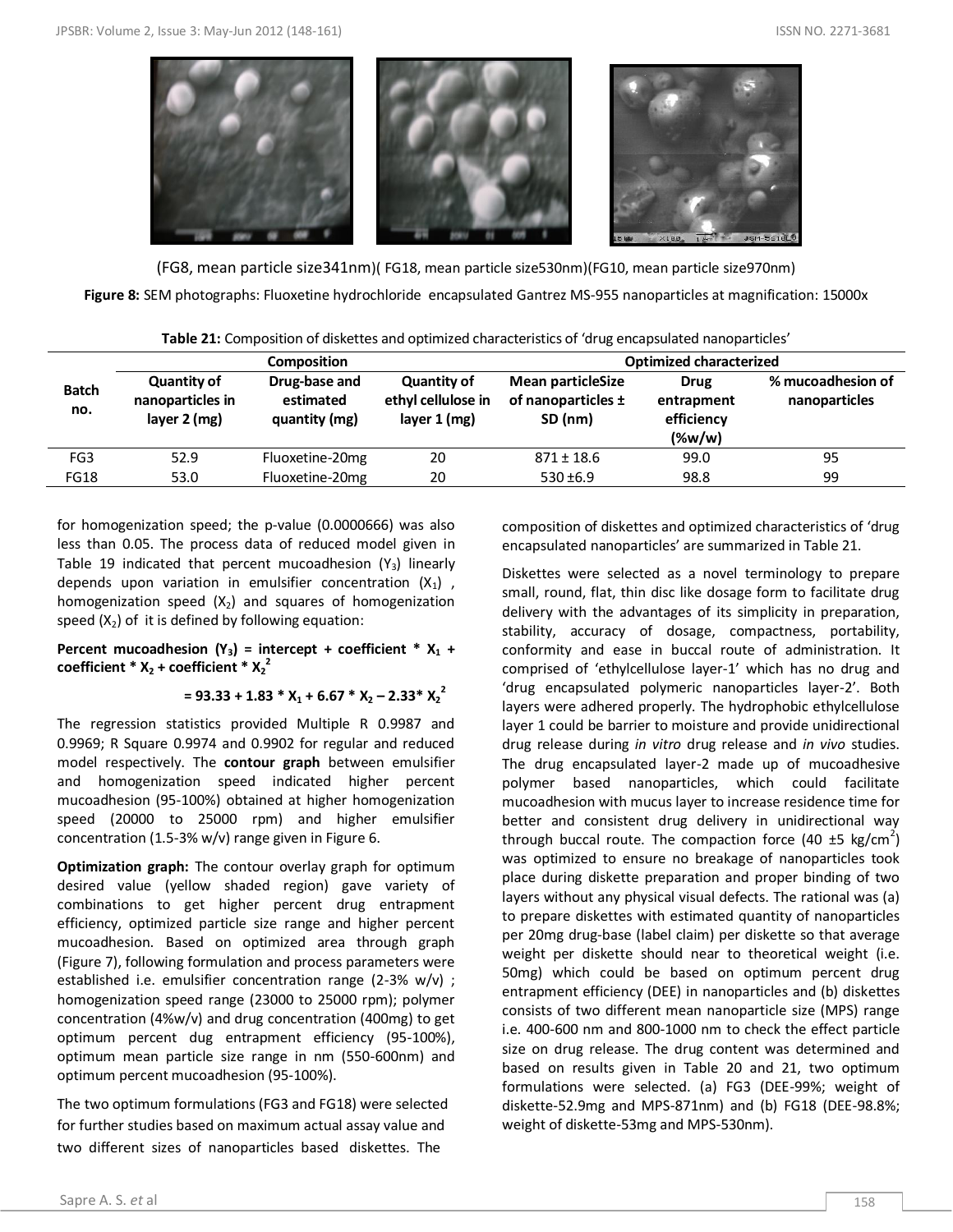### **Mucoadhesion study:**

The mucoadhesion was carried out as per the established procedure<sup>7</sup> to test mucoadhesive potential of polymer, polymeric nanoparticles and its diskettes. By weighed method, quantitative results of mucoadhesion were find out for nanoparticles and its diskettes and recorded in Table 21 and Table 22 respectively.

**Table 22:** Percent mucoadhesion of diskettes

|                 |         | Weight of diskettes (mg) |                              | ℅               |
|-----------------|---------|--------------------------|------------------------------|-----------------|
| Batch no.<br>Ωf | Initial | Washed                   | <b>Residual on</b><br>buccal | mucoadhesion    |
| diskettes       | (a)     | (b)                      | mucosa                       | $(a-b)/a * 100$ |
|                 |         |                          | (a-b)                        |                 |
| FG3             | 72.9    | 0.3                      | 72.6                         | 99.6            |
| <b>FG18</b>     | 73.2    | 0.4                      | 72.8                         | 99.5            |

The optimized formulation diskettes were tested for mucoadhesion on buccal mucosa of rat as per established procedure. The adherence of diskettes to the buccal mucosa at > 80% relative humidity at room temperature  $25^{\circ}$ C ± 2 $^{\circ}$ C for 8 hr was studies and observed adhesion scores at 2hrs interval which were recorded in Table 23.

| Table 23: Adhesion scores v/s time of diskettes |  |  |  |
|-------------------------------------------------|--|--|--|
|-------------------------------------------------|--|--|--|

| Batch no. Of | Observations with adhesion score* v/s time |      |      |  |  |  |
|--------------|--------------------------------------------|------|------|--|--|--|
| diskettes    | 2hrs                                       | 6hrs | 8hrs |  |  |  |
| FG3          |                                            |      |      |  |  |  |
| <b>FG18</b>  |                                            |      |      |  |  |  |

\*Scores: 0: complete visually adhered to the buccal mucosal surface.

The results of mucoadhesion study of nanoparticles given in Table 10 and 21 indicated that as mean particle size of nanoparticles decreased, percent mucoadhesion increased. This was due to higher surface area of nanoparticles and its polymeric surface forms an adhesion bonds (physical) with mucus membranes to increase residence time and resist moving during gentle washing. The optimized formulation diskettes were tested for mucoadhesion on buccal mucosa of rat. The results of Table 22 indicated that all diskettes were strongly mucoadhered to buccal mucosa after 1hr of hydrated condition at high humidity condition. The percent mucoadhesion was recorded >99% w/w for both the formulations. The same condition was continued till 8hrs (based on application time during *in vivo* study), and observed the adhesion scores based on scale rating. The results of Table 23 indicated that all diskettes were mucoadhered strongly with zero (0) score, mean no lift of diskettes observed visually.

### *In vitro drug release study:*

The *in vitro* drug release on optimized diskette formulation (FG3 and FG18) was determined using USP-apparatus 5 as per defined method for fluoxetine. The results are given in Table 24

and graph shown in Figure 9. It is apparent from the plot that a sustained drug release profile was achieved.

| Table 24: Percent average cumulative drug release from |
|--------------------------------------------------------|
| diskettes In simulated saliva v/s time                 |

| alshcttcs in simulated saliva v/s time |                                               |                   |  |  |  |
|----------------------------------------|-----------------------------------------------|-------------------|--|--|--|
|                                        | % average cumulative drug release (% of label |                   |  |  |  |
| Time hrs.                              | claim) $\pm$ SD (n=6)                         |                   |  |  |  |
|                                        | B.No. FG3                                     | <b>B.No. FG18</b> |  |  |  |
| Ω                                      |                                               |                   |  |  |  |
| 0.5                                    | 27±14.5                                       | 35±11.5           |  |  |  |
| 1                                      | $48 + 8.3$                                    | 54±10.2           |  |  |  |
| $\overline{2}$                         | 65±6.8                                        | 70±7.2            |  |  |  |
| 3                                      | 80±5.7                                        | 84±6.2            |  |  |  |
| 4                                      | $94+2.5$                                      | 95±2.2            |  |  |  |
| 5                                      | $102+1.1$                                     | $101 \pm 1.2$     |  |  |  |



**Figure 9:** Percent average cumulative fluoxetine release from Gantrez MS-955 nanoparticle diskettes in simulated saliva v/s time

The drug release was measured between the formulations with different nanoparticle size in diskettes. The results given in Table 24 and Figure 9 indicated that formulations made from lower mean particle size (mps) nanoparticle (FG18) (MPS 530 nm ± SD 6.9) by released higher drug by approx (5-10% of label claim). At 4 and 5 hrs, the drug release was found similar with similar standard deviation. It was observed that more than >85% drug released at 4hrs and complete drug release was observed at 5hrs. The discrimination in the drug release pattern was observed up to 3hrs, hence it could happen due to slow and constant drug released from formulation with maintained sink condition in simulated saliva solution. Based on better drug release characteristics with extended release pattern, formulations batch no. FG18 were selected for further *in vivo* studies and stability studies.

### *In vivo* **studies:**

The *in vivo* study was performed on mucoadhesive diskettes of optimized formulation (batch no.:FG18) using available animal model under fasting conditions. The plasma drug concentration (fluoxetine)–time profile is given in **Table 25 and Figure 9.**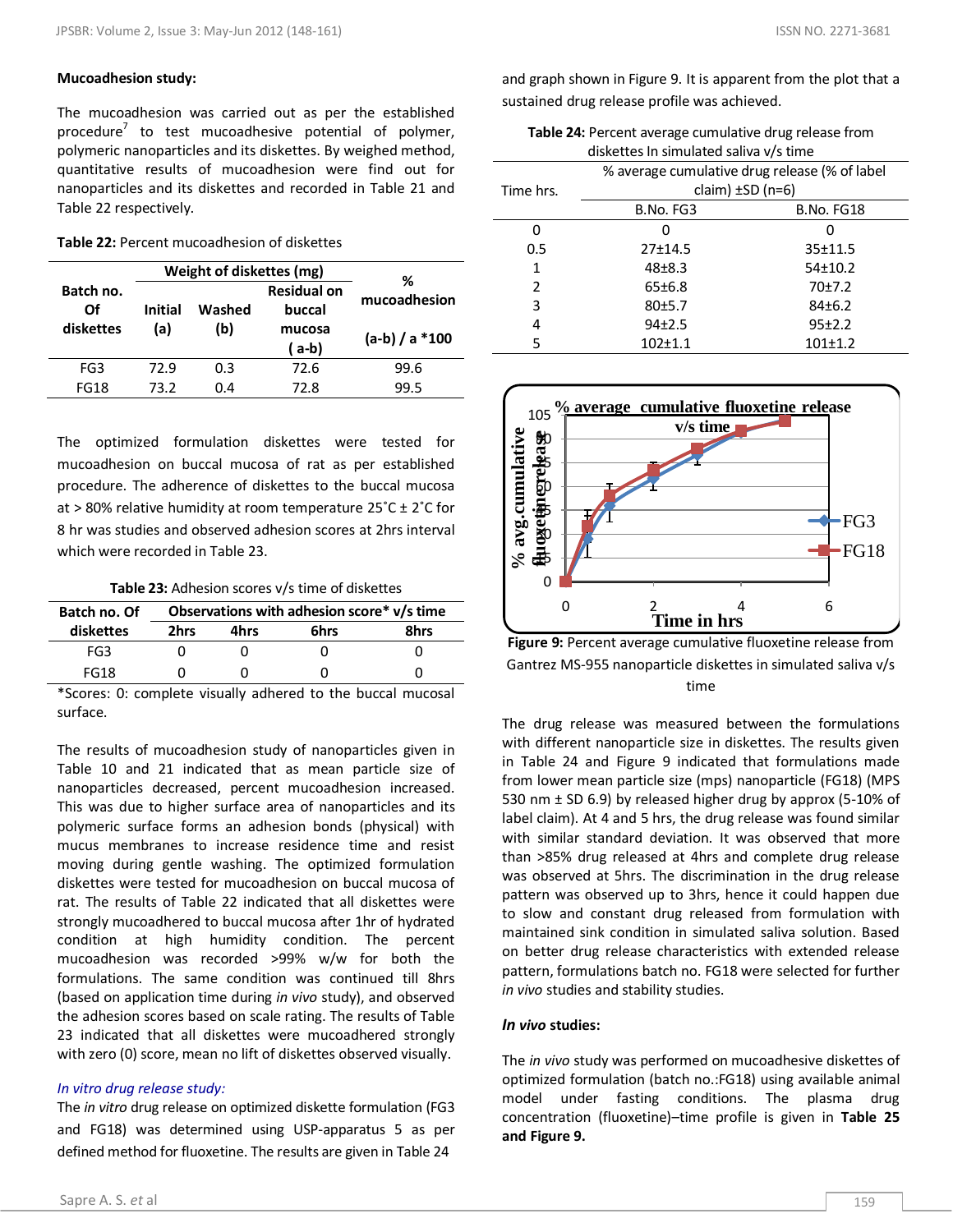| <b>Table 25:</b> Invivo plasma drug concentration $-$ time profile and |
|------------------------------------------------------------------------|
| data analysis                                                          |

| Time hrs.                           | <b>Drug</b><br>solution<br>(FS) | Drug polymer<br>nanoparticles<br>diskettes<br>(FG18) |  |
|-------------------------------------|---------------------------------|------------------------------------------------------|--|
| 0                                   | 0                               | 0                                                    |  |
| $\mathbf{1}$                        | $37.1 \pm 15.4$                 | 30.5±25.4                                            |  |
| $\overline{2}$                      | $56.0 \pm 13.5$                 | $90.5 \pm 18.5$                                      |  |
| 3                                   | 75.4±11.6                       | $155.3 \pm 14.6$                                     |  |
| 4                                   | 99.9±10.5                       | $175.3 \pm 11.5$                                     |  |
| 5                                   | $112.6 + 9.4$                   | $200.1 + 4.4$                                        |  |
| 6                                   | $163.6 \pm 7.5$                 | $187.2 \pm 3.6$                                      |  |
| 7                                   | $174.2 \pm 6.8$                 | 169.8±4.6                                            |  |
| 8                                   | $90.5 \pm 8.4$                  | $136.7 \pm 2.4$                                      |  |
| 10                                  | $45.3 \pm 10.5$                 | $144.3 \pm 8.5$                                      |  |
| 12                                  | 49.2±11.0                       | 74.3±6.6                                             |  |
| 24                                  | $12.4 \pm 12.5$                 | $34.3 \pm 8.5$                                       |  |
| No. of subject                      | 6                               | 6                                                    |  |
| Mean plasma conc.(ng/ml)            | 90.4                            | 136.4                                                |  |
| Mean Tmax(hrs)                      | 7.0                             | 5.0                                                  |  |
| Mean $C_{\text{max}}(ng/ml)$        | 174.2                           | 200.1                                                |  |
| Mean AUC $_{last(t=24)}$ (hr*ng/ml) | 124.01                          | 202.59                                               |  |





The results of plasma drug concentration  $-$  time profile indicated that drug the rate and extent of drug absorption from test formulation diskettes from buccal route is significantly higher than reference drug solution from oral GIT route.

The **mean plasma concentration** of fluoxetine from fluoxetine solution (FS)(reference) on 6 rat subjects was found to be 90.4ng/ml. The mean plasma concentration of fluoxetine from mucoadhesive diskette FG18 (test diskettes) was found to be 136.4ng/ml which was significantly higher compared to reference FS by approx 50.9%. These data indicated that higher drug was absorbed and bioavailable in plasma at various time points. This could be explain by (a) higher drug solubility within nano sized matrix, (b) higher permeability through prolonged residence time due to mucoadhesion of diskettes, (c) rich vascular bed, but highly keratinized buccal route in rat which bypassed the first pass effect and (d) slow, unidirectional and

extended drug release from the nanoparticulate based matrix for better bioavailability, hence increased drug concentration in plasma over period of 24hrs reported compared to drug solution through GIT route. The **mean Tmax** (time required to get peak plasma fluoxetine concentration-Cmax) from fluoxetine solution (FS) (reference) on 6 rat subjects was found to be 7 hrs. The mean Tmax for fluoxetine from mucoadhesive diskette FG18 (test diskettes) was found to be 5 hrs which was also significantly lower compared to reference FS by 2hrs. The **mean Cmax** (peak plasma fluoxetine concentration) from fluoxetine solution (FS)(reference) on 6 rat subjects was found to be 174.2ng/ml. The mean Cmax for fluoxetine from mucoadhesive diskette FG18 (test diskettes) was found to be 200.1ng/ml which was also significantly higher compared to reference FS by approx 14.9%. These data indicated that the rate of drug absorption was significantly higher from formulation FG18 through buccal route compared to drug solution through oral GIT route. The higher Cmax with lower Tmax indicated higher rate of drug delivery from novel nanoparticulate system. The Figure 10 indicated that early drug released from both formulations and absorbed efficiently through buccal route compared slow drug absorption from solution in GIT. The rate of drug release was faster (onset) from formulation FG18. This could be due to polymeric drug dissolution within matrix and release property. The **mean AUC last (t=24)** (area under the curve of drug concentration-time 24hrs profile) from fluoxetine solution (FS) (reference) on 6 rat subjects was found to be 124.01 hr\*ng/ml. The mean AUC  $_{last}$  $(t=24)$  for fluoxetine from mucoadhesive diskette FG18 (test diskettes) was found to be 202.59 hr\*ng/ml which was also significantly higher compared to reference FS by approx 63.4%. The AUC data indicated bioavailability of drug in plasma at different time points. The data indicated that higher drug bioavailable from formulation FG18 through buccal route compared to drug solution through oral GIT route. This could be due to higher drug absorption from buccal route and bypassing first pass effect metabolism.

The novel diskette formulations were adhere to mucus membrane of buccal tissues and released the dissolved drug at slow and extended rate form dosage form to make it absorbed through high vascular rich buccal bed. Hence it can be concluded that with novel formulation diskettes, fluoxetine was absorbed with higher rate and extent from buccal route compared to solubilize drug from GIT route. This was made possible due to increase in residence time during mucoadhesion of diskettes up to 8 hrs and slow, but continues unidirectional drug release from nano-sized matrix bed to increase drug absorption from oral mucosal buccal route to increase bioavailability of fluoxetine.

### **Stability study:**

Accelerated stability studies were carried out on the diskettes of optimized formulation as per ICH conditions. The results are given in **Table 26.**

The six months stability results given in Table 26 showed no significant changes occurred in the physical appearance and drug content at accelerated conditions  $40 \pm 2^{\circ}$ C and 75 %  $\pm$  5 %